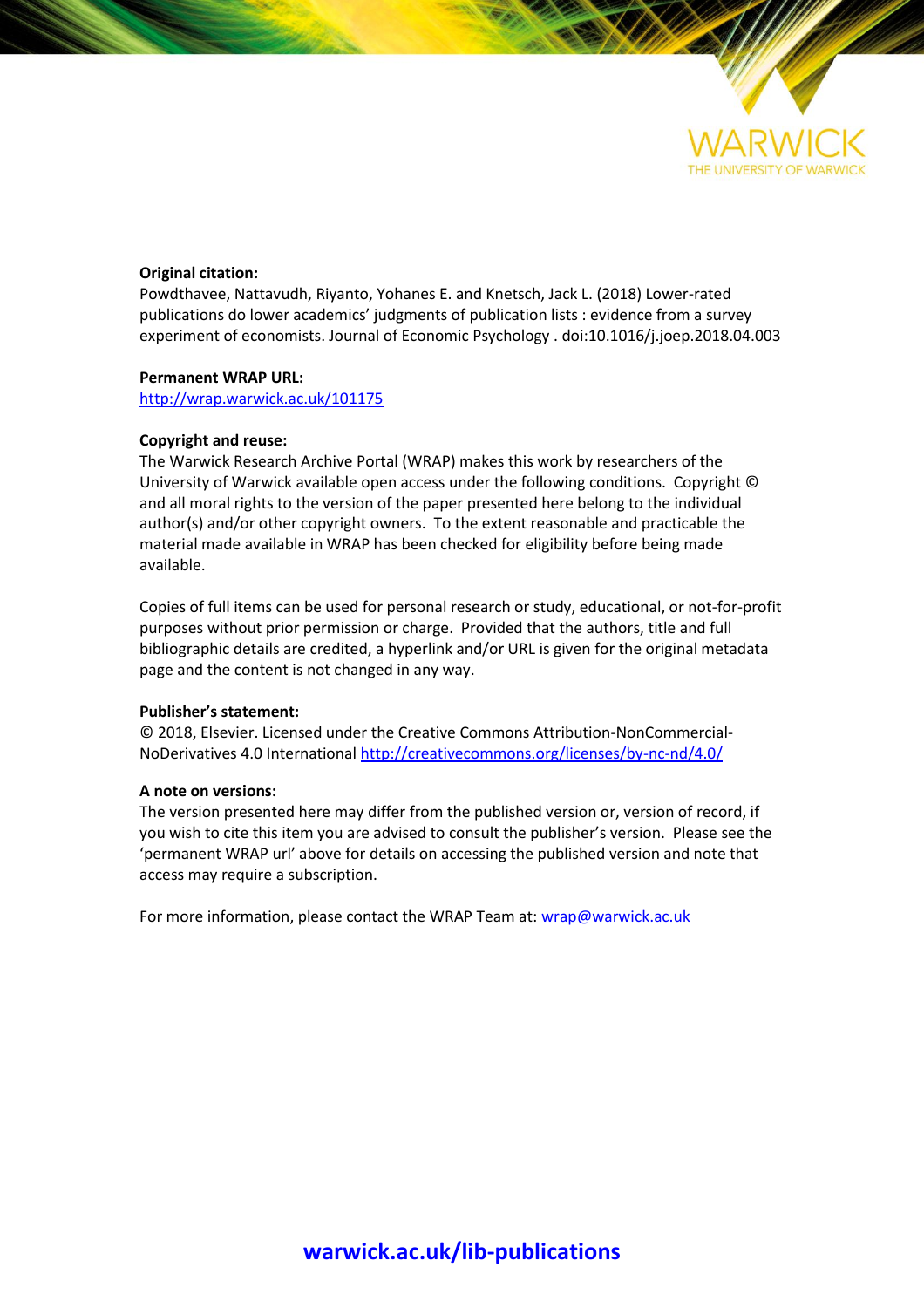# **Lower-Rated Publications Do Lower Academics' Judgments of Publication Lists: Evidence from a Survey Experiment of Economists**

Nattavudh Powdthavee\*, *Warwick Business School*

Yohanes E. Riyanto, *Nanyang Technological University*

Jack L. Knetsch, *Simon Fraser University*

Forthcoming in the *Journal of Economic Psychology*

## **Abstract**

Publications in leading journals are widely known to have a positive impact on economists' judgments of the value of authors' contributions and professional reputations. While conjectures that publications in lower-rated journals likely have a negative impact on such judgments are common, there have been virtually no direct tests of their validity. Our intent is to provide results from such a test, one that involved asking economists from 44 universities throughout the world to rate either a publication list with only higher-rated journals or a list with all of these but with additional publications in lower-rated journals. Our primary finding was that, holding other things constant, adding publications in lower-rated journals to what is typically considered a good publication record does have a significant negative impact on economists' judgments of the value of the author's contribution. Most implications of this bias suggest negative impacts on social welfare.

**Keywords**: lower ranked journals; publication; judgment bias; less-is-better effect

**JEL**: A1; M5

**Corresponding author**: Nattavudh Powdthavee, Warwick Business School, Scarman Road, Coventry, CV4 7AL, UK. Email: Nattavudh.powdthavee@wbs.ac.uk. Tel: +44(0)7990 815924. The authors wish to personally thank John Chant, Dan Hamermesh and audience at the 2018 American Economic Association Conference in Philadelphia for comments.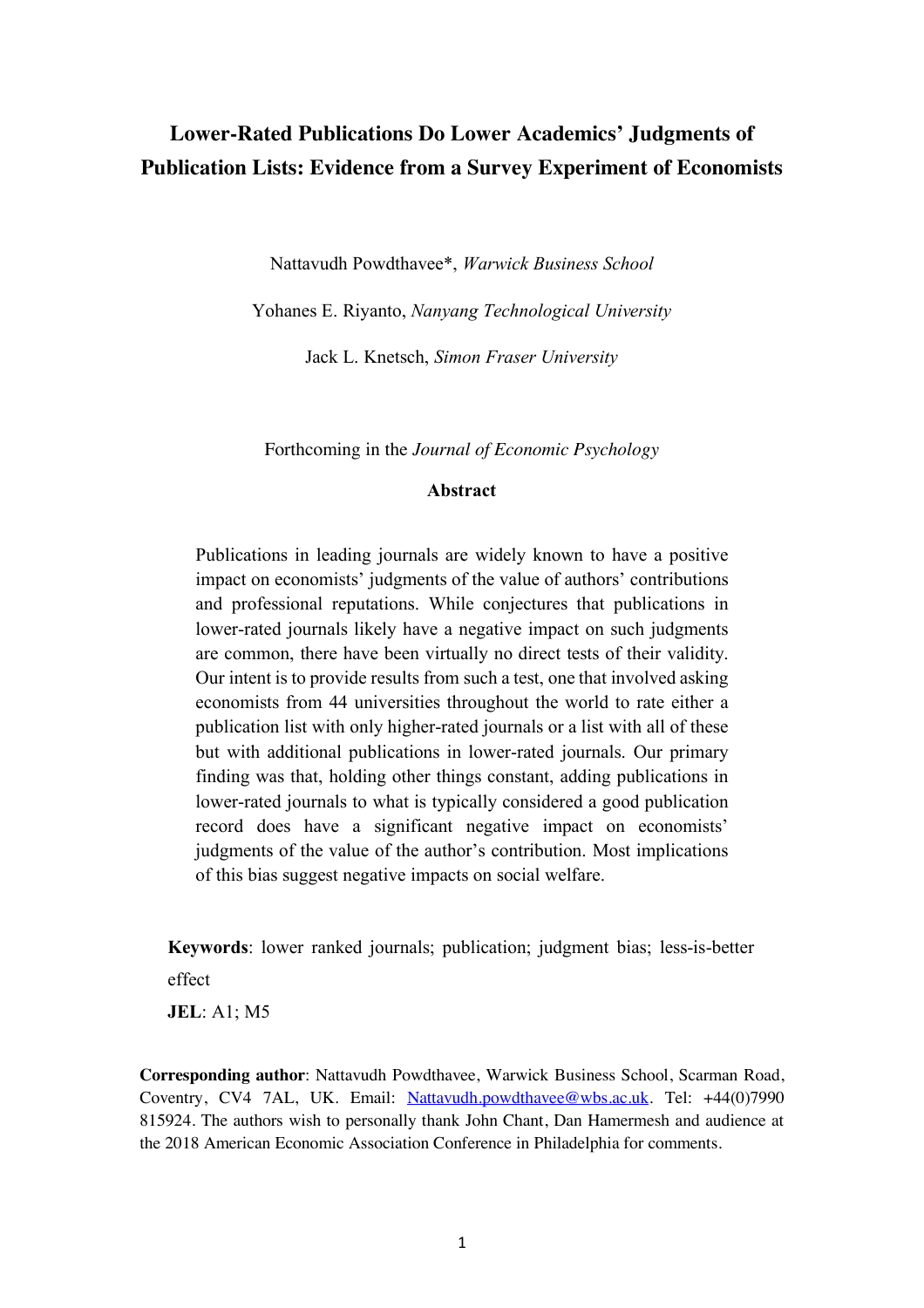## **I. Introduction**

Judgments of individual economists' contributions to the scientific literature, and their professional reputations, are heavily influenced by not just the number of publications, but the perceived quality of the journals in which their publications appear. Such assessments of an individual's publication list, and what they may imply about future productivity, play a varying, but usually an important, role in hiring, promotion, and tenure decisions, in not just research universities, but in many other institutions as well (Grimes and Register, 1997; Combes et al., 2008; Conley et al., 2011). They are also often instrumental in awarding research support, generating requests to offer their professional advice as consultants and as advisors to public bodies, and prompting invitations to take part in conferences, workshops, seminars, and the like – and it is rare that publication in "top five" journals is not mentioned in introductions when economists are invited to speak to their peers. A consequence is the huge and growing demand of authors, especially those associated with academic institutions, to get their papers into top journals – the number of papers submitted to the top five journals more than doubled from 2,800 in 1990 to 5,800 in 2011 (Card and DellaVigna, 2013) with, for example, submissions to the American Economic Review have increased by 9 percent in the recent years, reaching 1,929 submissions in 2017 (Goldberg, 2017).

Individual faculty members' publication records are also used in the construction of departmental rankings (see, e.g., Dusansky and Vernon, 1998; Kalaitzidakis et al., 2003), which are used to attract grants and prospective faculty members and students. Moreover, many universities and departments – especially ones with relatively less experience in making hiring and promotion decisions that are based on research accomplishments – regularly rely on journal ranks to provide not only validation of their decisions but evidence of a more "objective" standard for judging people, thereby reducing the criticisms of decisions.2

<sup>&</sup>lt;sup>2</sup> There may also well be some instances of economist's reasoning similar to the one characterized by Hamermesh (2015a); "*The reason why most academic economists judge their own and their peers' achievements by numbers of publications in top journals is simple: the signals of achievement require very little effort in gathering information and necessitate almost no thought" Hamermesh (2015b), VoxEU, 14 December 2015.*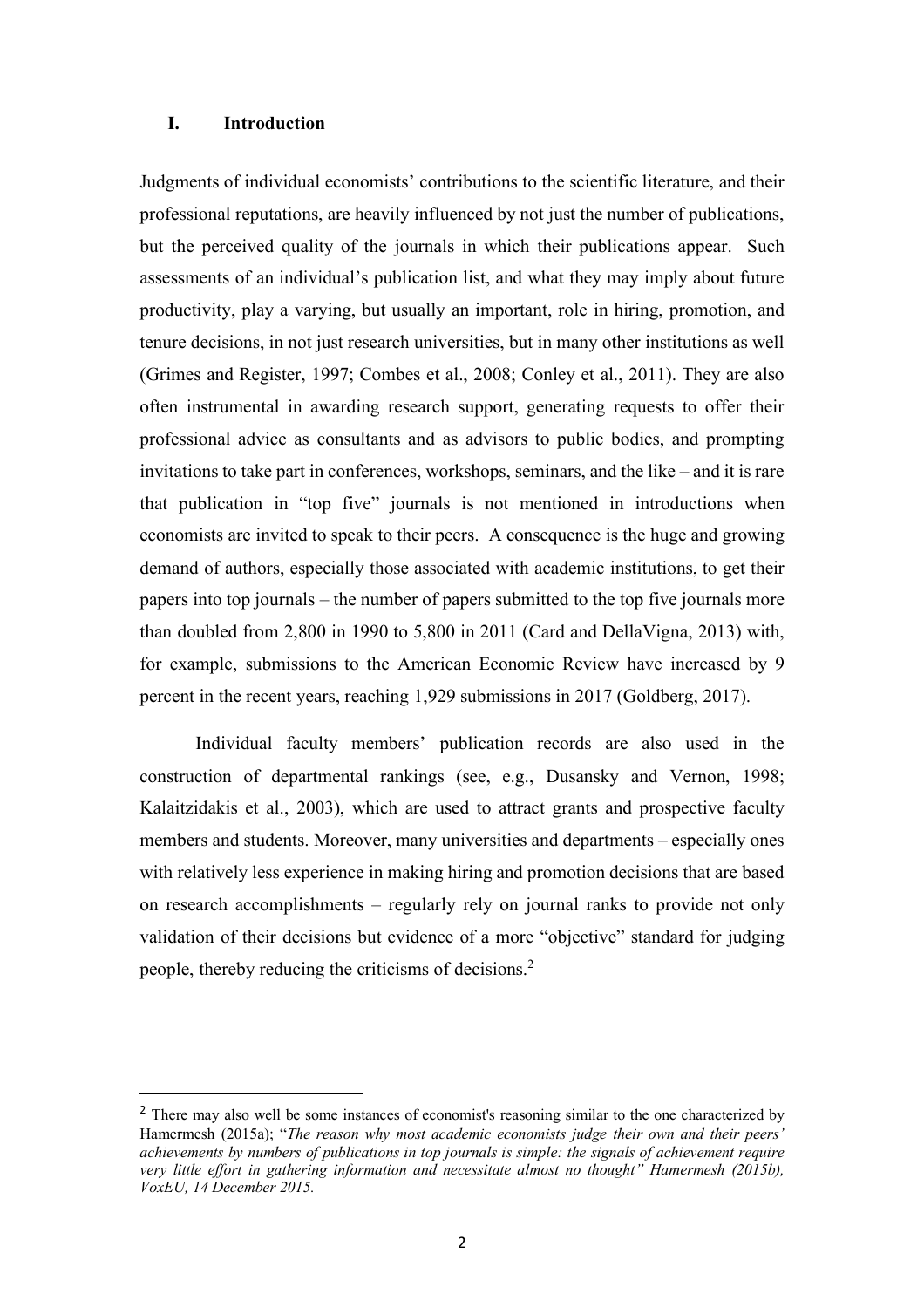While it is generally appreciated that the presence of well recognized and prestigious journals on a publication list has a very favourable impact on judgments of an author's contributions and resulting reputation (see, e.g., Christenson and Sigelman, 1985; Howard et al., 1987; Andersen, 2000; Baden-Fuller et al., 2000; Swidler and Goldreyer, 2002; Bouyssou and Marchant, 2011, for examples from different disciplines), much less is known and very little attention has been given to the impact of including publications in lower ranked journals.3 Although such publications may have substantial positive social value in disseminating useful innovations and empirical findings, a common feeling among economists' judgements of their authors' contributions is that additional publications in lower ranked journals have little or no positive impact on other economists' judgments of contributions to the literature, and some have suggested that such publications may actually have a negative impact. There appears, however, to be very little, if any, direct empirical evidence to either support or discount such assertions, and the widely observed publications of well-respected economists in lower rated journals would seem to support a contrary view.

The feelings that producing something having positive value, publications in this case, may not contribute much to a person's reputation, and might even detract from it, arises at least in part from a form of focal illusion whereby people sometimes assess something having greater objective value as being worth less than a related good of objectively lesser value. For example, in one of a series of clear, and very helpful, empirical demonstrations, Christopher Hsee (1998), found that people shown a set of dinnerware having 24 pieces in good condition, were willing to pay significantly more for these than another group of people were willing to pay for a set they saw that contained 28 pieces in good condition but with another 11 that were broken. Clearly, even though valued less by the individuals in the two groups, by the more meaningful criteria of having more usable pieces the latter set was worth more – something that was only reflected in the valuations of a third group who were shown both sets. As suggested by Hsee, this "less-is-better" effect, which only occurs when options are evaluated separately, can be explained in terms of the evaluability hypothesis, which

l

<sup>3</sup> One exception is the work by Grimes and Register (1997) who found, using a data of academic economists in year 1968, that publishing in low-ranked journals correlates negatively with job rank within the profession.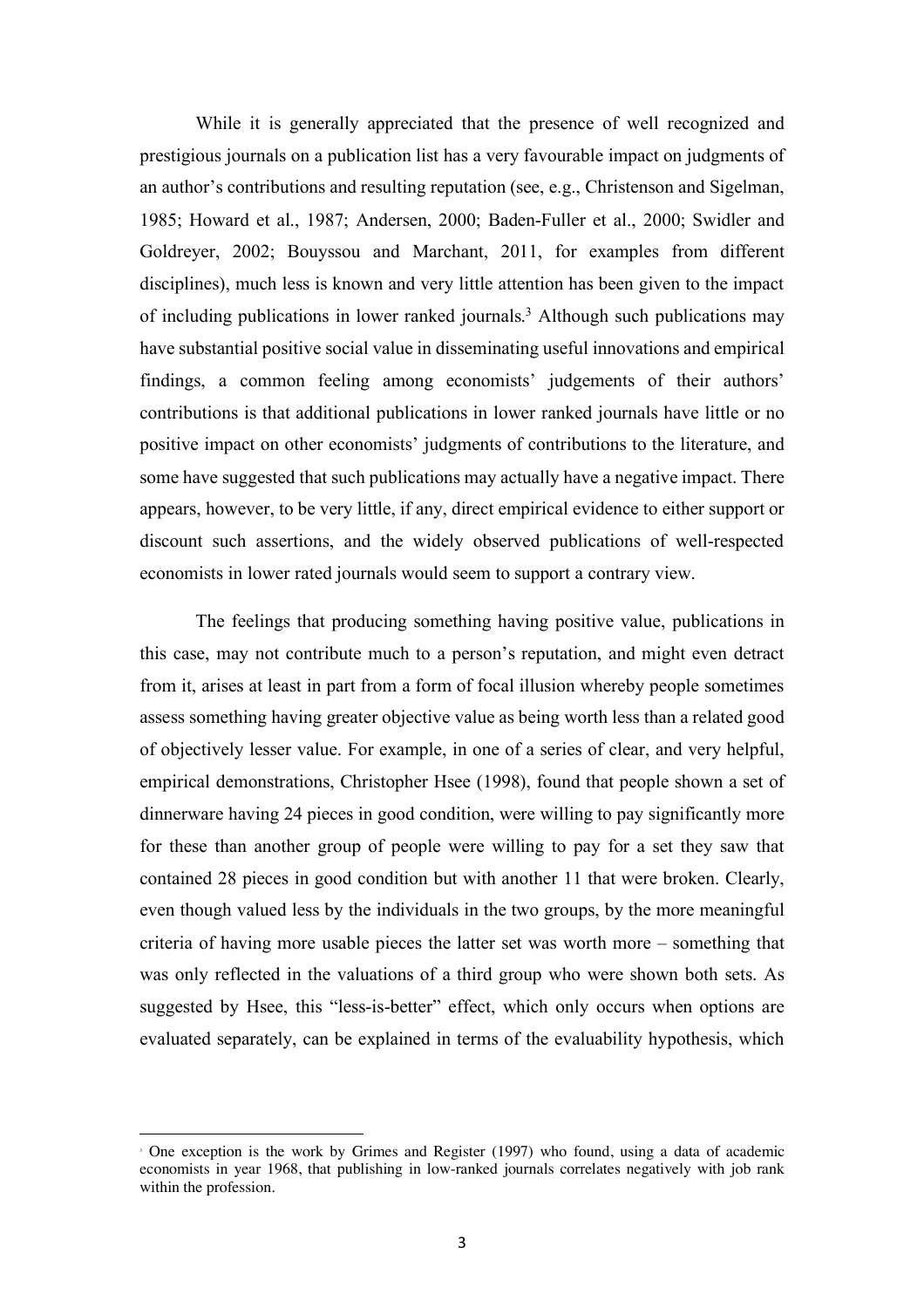holds that separate evaluations of objects are often influenced by attributes which are easy to evaluate rather than by those which are important.

Our study, which may well be the first of its kind that involves economists' publication lists, provides a direct test of whether or not something of the same less-isbetter effect might also influence such evaluations. That is, might the inclusion of publications in well-known and respected, but lower ranked, journals *along with those in higher ranked ones*, either not add much positive impact on the assessments of other economists or even similar to that of the broken pieces of dinnerware in the Hsee study, have a negative impact?

Our main finding from two tests, each involving two pairs of reading lists, was that in the judgments elicited from a total of 378 economists from 44 universities in nearly all regions of the world – many of whom holding senior appointments and would likely be in a position to exercise or influence hiring, promotion, tenure, and research grant award decisions – it appears likely that the inclusion of lower ranked journals on an individual's publication list will have a *negative* impact on the assessment of such lists by other economists. We found statistically meaningful differences between the higher average rating that respondents gave to both lists having only eight higher ranked journals, and the lower average rating that other subsamples gave to lists containing all of the same eight higher ranked journals plus six more lower ranked ones.

The implications of these, and other, findings from our study seem likely to extend beyond just the individual authors. To the extent that they adjust their research and publication strategies in line with the incentives which these judgments provide, institutions that rely, at least to some extent, on judgments of research quality to guide their activities and personnel decisions, journals that may see their submissions responding to these judgments, the wider community which both funds research and benefits from its findings are all also likely to be affected. Although the importance of these implications varies, they nearly all imply negative impacts on social welfare.<sup>4</sup>

<sup>&</sup>lt;sup>4</sup> To the best of our knowledge, there was one other study by Steven Hayes (1983) that looked at the trade-offs between quantity and quality of publications in the evaluation of academic vitae of psychologists, which found results similar to those from our study. However, unlike ours, Hayes's study did not involve any randomization of different treatments across psychologists, which means that we cannot infer causality from his study. Also, the field in Hayes's study was psychology, and it is debatable whether his results can be generalized across different fields of study.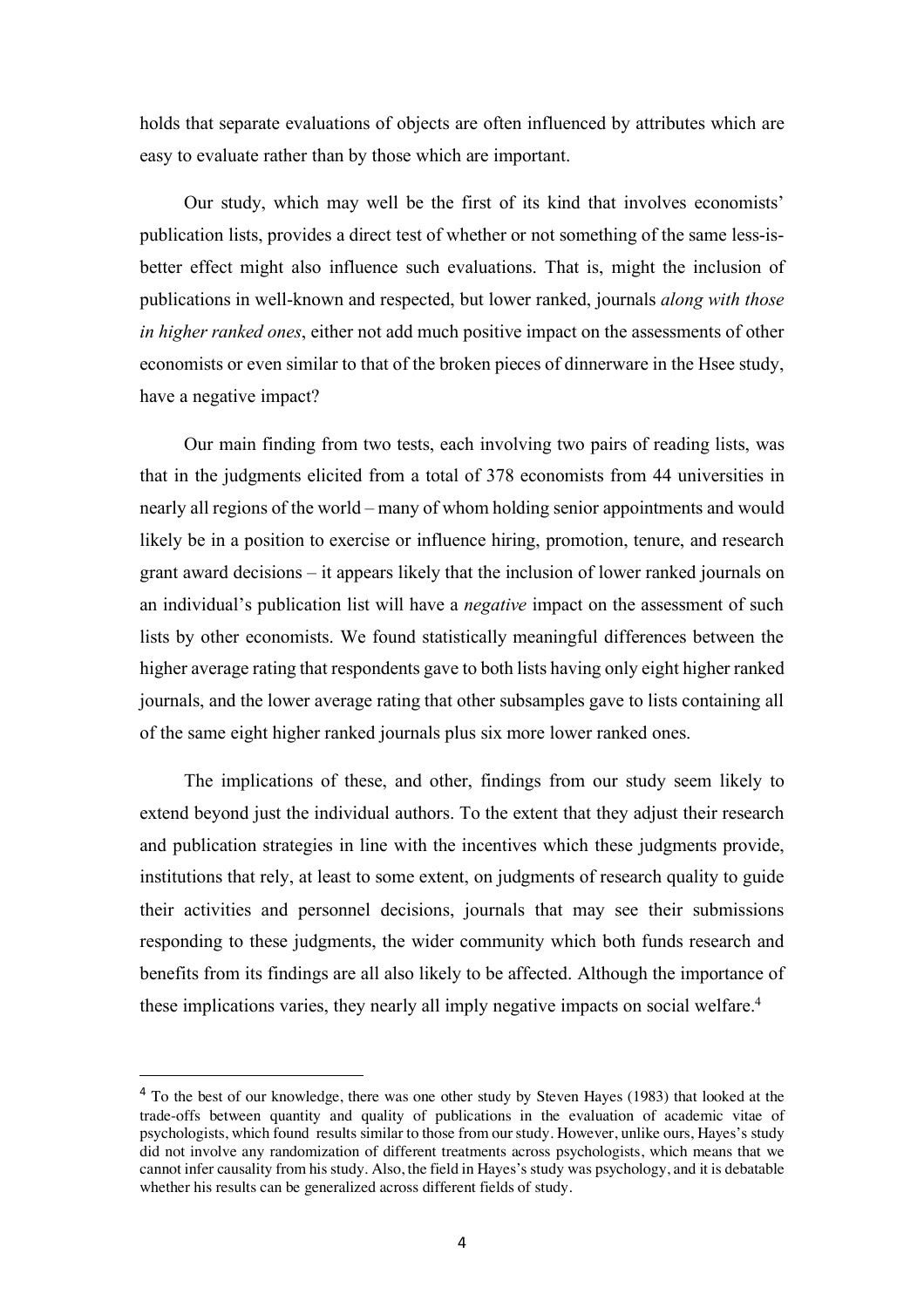## **II. Survey Design and Procedures**

l

Our respondents were faculty members from research-led economic departments in universities located in different parts of the world. For each of these regions, we randomly selected economic departments that belong to the top 10% research based universities as listed in the Research Papers in Economics (RePEC) website: https://ideas.repec.org/top. As a main focus of our study was on UK and US universities, more than a proportionate share of data was collected in these two areas. In total, we have economists from 44 universities in our sample, with 14 universities in the UK, 12 in the US, 2 in Canada, 5 in Continental Europe, 1 in Hong Kong, 3 in Singapore, 6 in Australia, and 1 in New Zealand. These universities are reasonably well known in academic circles and many of their faculty members received PhD degrees from the world's top ranked universities. Publications in internationally peer-reviewed economic journals would presumably be important for the appointment, promotion, and tenure decision process in all of these universities.

In all, we sent  $1,827$  email invitations to take part in the survey to faculty members of these 44 universities, in which we provided a web link to the Google form page of our randomized survey. If they agreed to participate, they were then asked to proceed to the survey page by clicking the web link provided. In addition, we also invited current PhD students at 7 universities in the US, the UK, Australia and Singapore. There were in total 502 PhD students invited, with 52 completing the survey. Overall, we received 378 anonymous positive responses to our surveys, which represents around a 16% response rate.<sup>5</sup>

## (Table 1 about here)

<sup>&</sup>lt;sup>5</sup> To many observers, the 16% response rate may seem small. However, it should be noted that we did not incentivize our colleagues to complete the survey, or send reminders when questionnaires were not completed. We relied completely on their willingness to volunteer a few minutes of their time to participate in the survey, with only the promise that we would send them the results later if they were interested in having them. It is therefore possible that our experimental results are only representative of those who are naturally more altruistic towards our cause without having to be incentivized to do so. However, we believe that our two-step recruitment process – our colleagues could have, if they wish, simply ignored our invitation to participate in the survey in the first stage – we believe that they would have completed the actual task seriously (which is in the second step) without the need to be incentivized.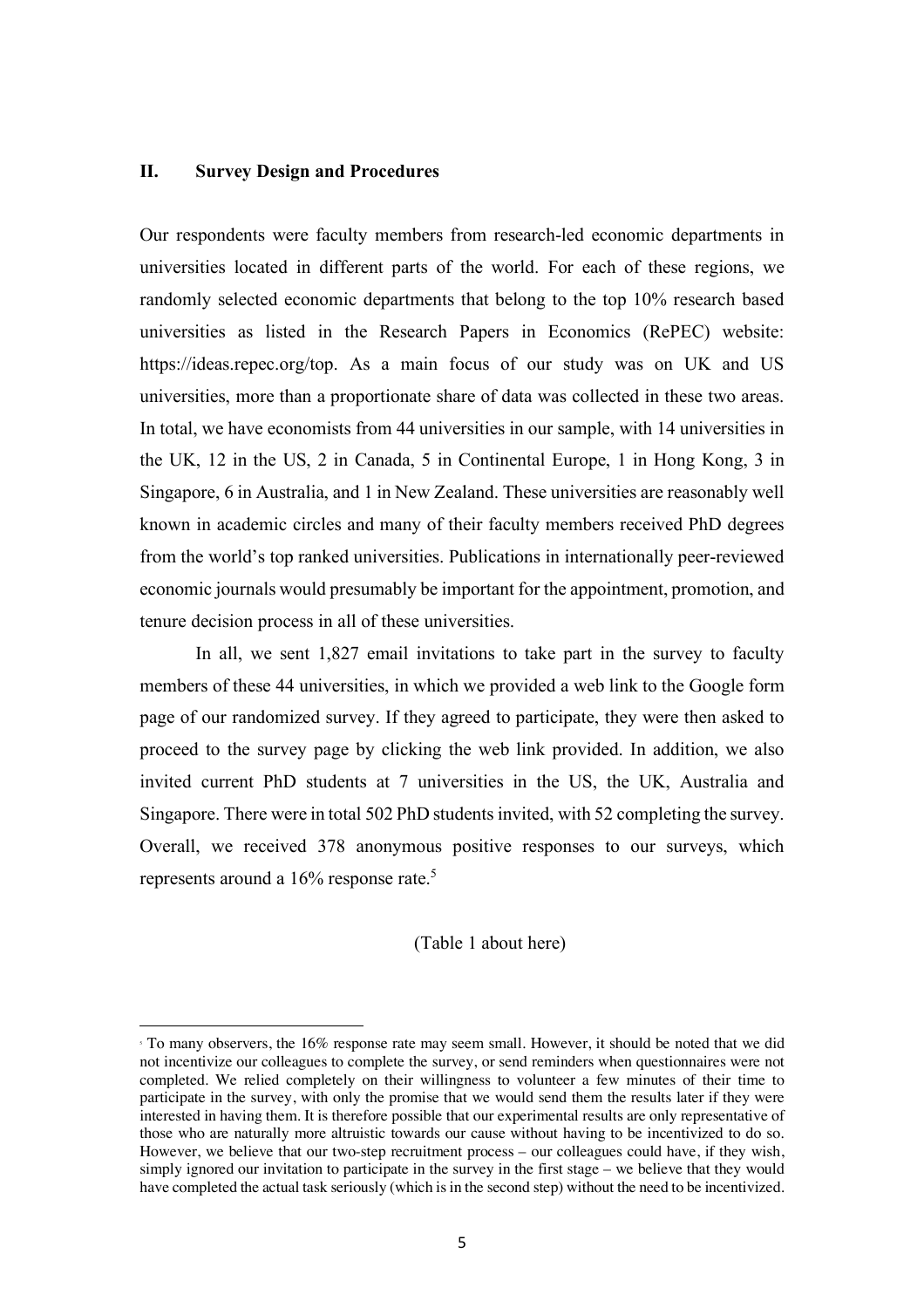Table 1 provides detailed summary statistics of characteristics of both the population sample of individuals invited to take part in the survey and those that did so. These show that the characteristics of the individuals replying positively to our invitation to take part, such as; the gender composition, the highest education attainment, the year of PhD completion, the country where the PhD degree is obtained, and the job title, fairly well mimic those of the population that was invited – including the gender imbalance among economists holding academic positions (for example, Kahn, 1993). 6

A total of seven individual survey treatments were used in our study. The first four provided the primary tests of the influence of lower ranked journals on economists' judgments of publication lists – the main purpose of the study. Two provided a comparison of the ratings for lists containing six publications in top field and secondtier general economics journals (*Journal of Econometrics, Economic Journal, Journal of Labor Economics, Journal of International Economics, Journal of Public Economics,* and *Review of Economics and Statistics*) and two publications in "top five" journals (*Quarterly Journal of Economics* and *Journal of Political Economy*), but one list with and the other without the *addition* of publications in lower ranked journals ("Long Top 5" and "Short Top 5", respectively). The lower ranked journals are selected based on different rankings of economics journals (e.g., Kalaitzidakis et al., 2003; Combes and Linnemer, 2010).<sup>7</sup> The other two provided a similar comparison test of lists with and without inclusion of lower rated journals, but with both lists having no "top five" journals ("Long No Top 5" and "Short No Top 5").

## (Table 2 and Table 3 about here)

Two further treatments asked for ratings of the same lists when both pairs were evaluated together by respondents – joint valuation of "Short Top 5" and "Long Top 5", and joint valuation of "Short No Top 5" and "Long No Top 5". The seventh treatment contained only lower ranked journals ("Long Lower Ranked") and provided

l

<sup>6</sup> See Appendix A for more detailed summary statistics, Appendix B for the distribution of survey responses, and Appendix C for the list of the sampled universities.

<sup>&</sup>lt;sup>7</sup> We selected those low ranked journals that have contrasting difference in ranking with those top 5 journals to ensure a sizeable magnitude of the treatment effect. If these low ranked journals are not sufficiently low, e.g. still within the top 10 or top 20 journals, we believe that the treatment effect would still be present, although the magnitude may not be that large. We relegate this for future research.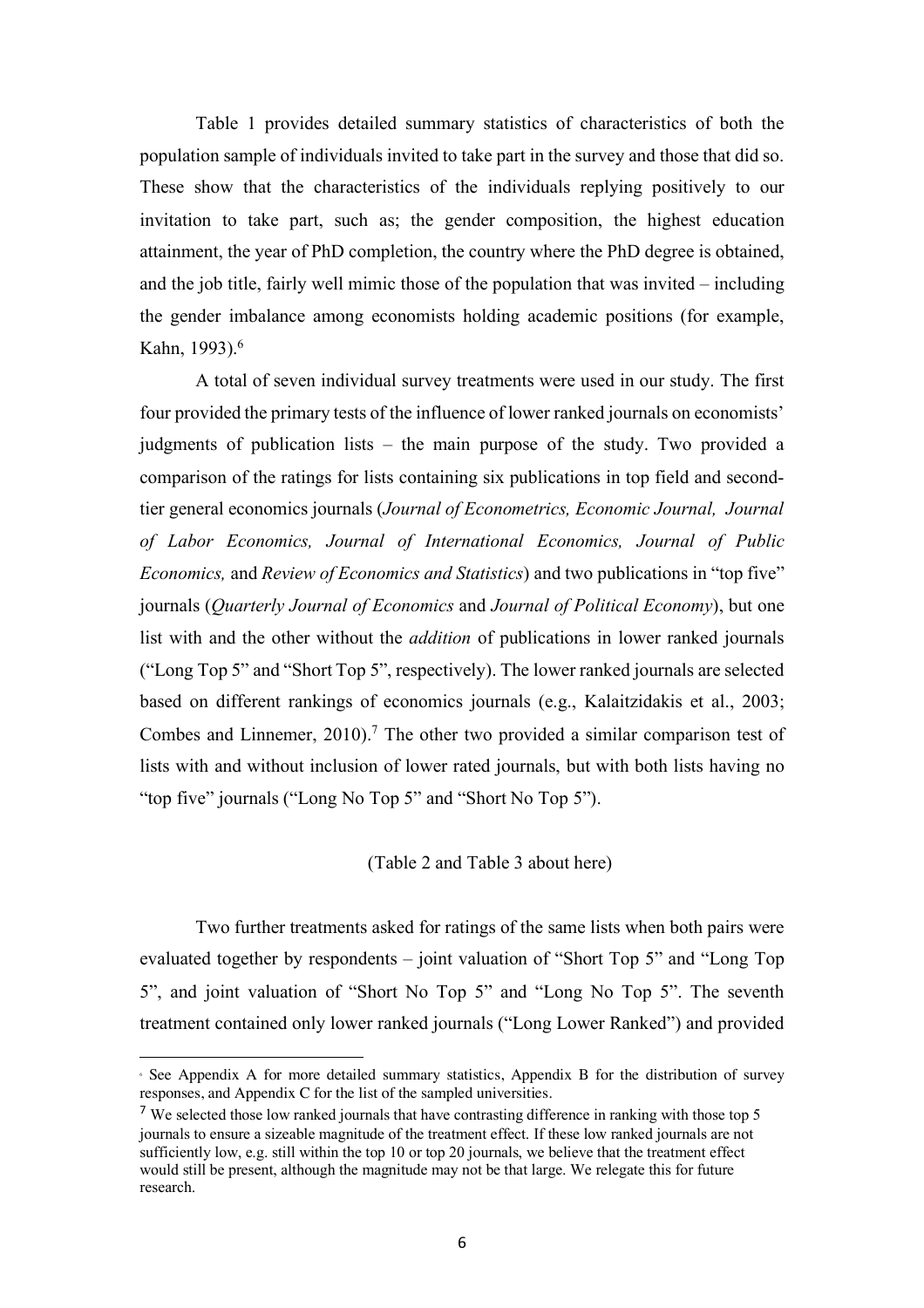a confirmation test of the sensitivity of people's judgments of the quality of publication lists to the rankings of the journals that are included.

## (Table 4 about here)

For every university in our list, we randomly allocated their faculty members among the 7 experimental treatments. In particular, we provided 7 different Google form web links in the email invitation, with each bringing the respondents to the unique survey website for the respective treatment. We used a between-subject survey design which allowed each participant to participate in only one treatment.

After examining the hypothetical CV publication list, they were randomly given (or two lists for those asked for joint valuations), respondents' valuations of the publication lists were elicited with the following question:

*"Without any other information, rate individual A's publications as contributions to the literature and individual A's professional reputation on the following 10-point scale, where 1 = worst possible CV,…, 10 = best possible CV".*

To further increase respondents' focus on the journals in the lists as indicators of the value of the contributions, the instructions noted that the list did not include solicited or invited papers, or ones submitted to conferences. The responses are collected anonymously online using Google survey form.

We deliberately did not give any clues or suggestions as to the career stage of the person our hypothetical CV belongs to, specifically because we did not wish to prime our subjects into evaluating the hypothetical lists based on some expected values that might be deemed appropriate for a certain career stage. We felt that this concern outweighed the worry that the short lists might be taken as a signal of a lack of career time to publish more papers, and therefore a possible partial alternative explanation for our results – a decision subsequently vindicated by the results from the joint valuations. If the higher valuations of the short lists were the result of giving a benefit of a doubt to a lack of career time being the reason for their shortness in the single valuations, it should also be the case that authors with fewer publications would be given the same benefit of a doubt in joint valuations. Our results were very much the opposite from this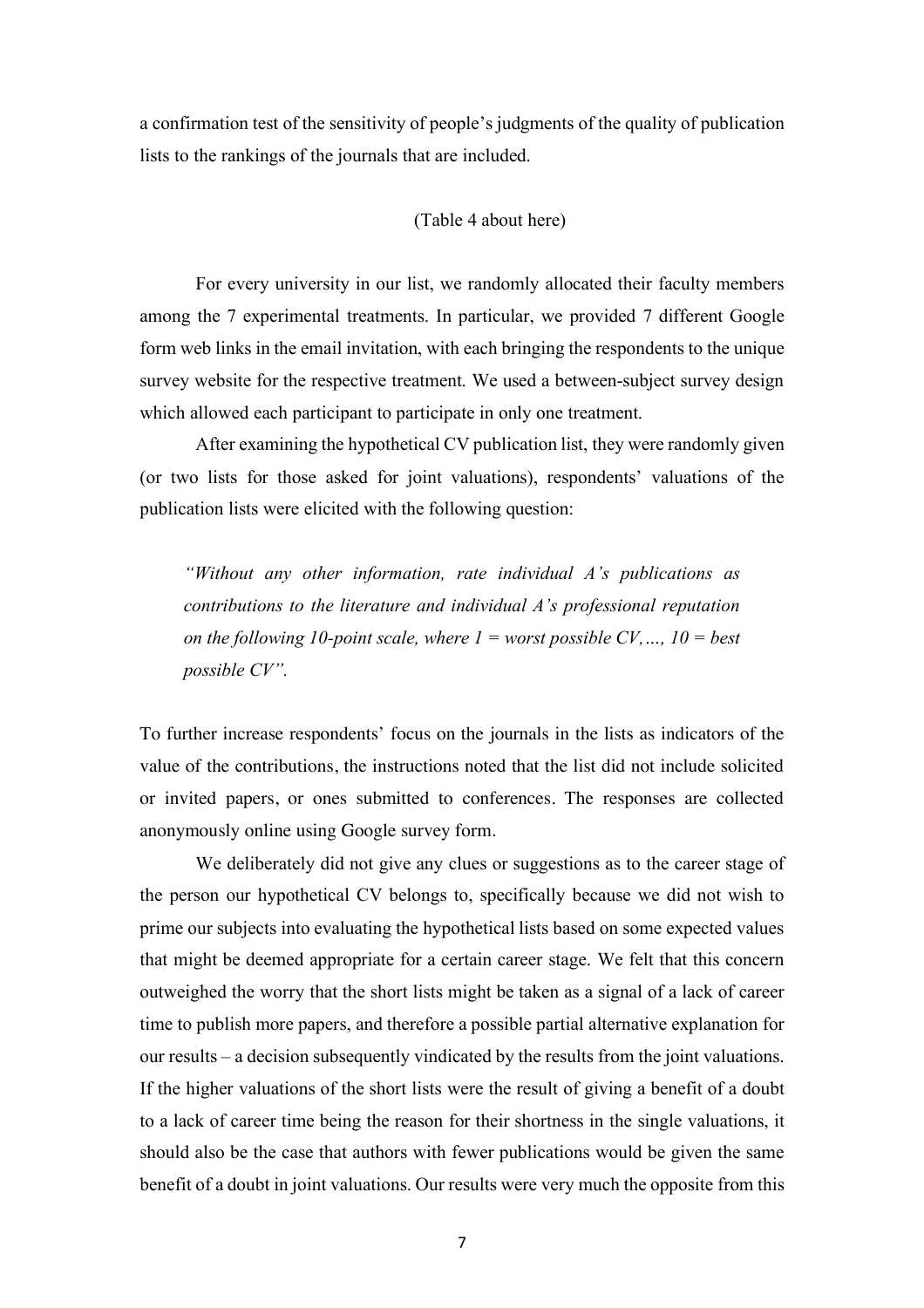-- neither of the lists were given any probable-early-career benefit when they were judged with the longer lists. It seems far more likely that it is the presence of the lower ranked journals that has led to the results we observe.

## **III. Results**

As indicated in Figure 1, the means of the single valuation ratings of the five lists provide clear evidence of the ability of respondents to discriminate among the different lists with reasonable sensitivity to differing ratings of the journals on these individual lists. The two containing publications in Top 5 journals (the "Short Top 5" and the "Long Top 5") were, quite reasonably, given the highest ratings. These were followed, but by statistically significant lower mean ratings, by the two lists which contained all of those in the higher rated lists, but with the two "Top 5" journals (The *QJE* and *JPE*) replaced by two middle-tier general journals, *Economica* and *Economic Inquiry* (the "Short No Top 5" and "Long No Top 5" lists). Not surprisingly, the lowest single valuation ratings, by a good margin, were given to the list included as a consistency check, that is comprised entirely of publications in unambiguously lower ranked journals (the "Long Lower Ranked" list).

## (Figure 1 about here)

### *III.A. Impact of Lower Ranked Journals in Separate Comparisons*

The results summarized in Figure 1, provide the main answers to the central question addressed in the study – the impact of lower ranked journals on economists' assessments of publication lists. In the judgments of the 378 economists completing our surveys, inclusion of lower ranked journals does have an impact on their judgments of the value of the research contribution of an individual: it is negative, it is statistically significant, and it is meaningfully large.

 In the first comparison test, one sub-sample of respondents was given only the single "Short Top 5" publication list to view and to rate on a 0 to 10 scale. Another subsample of respondents was asked to do the same for the only list they saw, the "Long Top 5". Again, and as is evident in comparing the two (Table 2), the longer list contains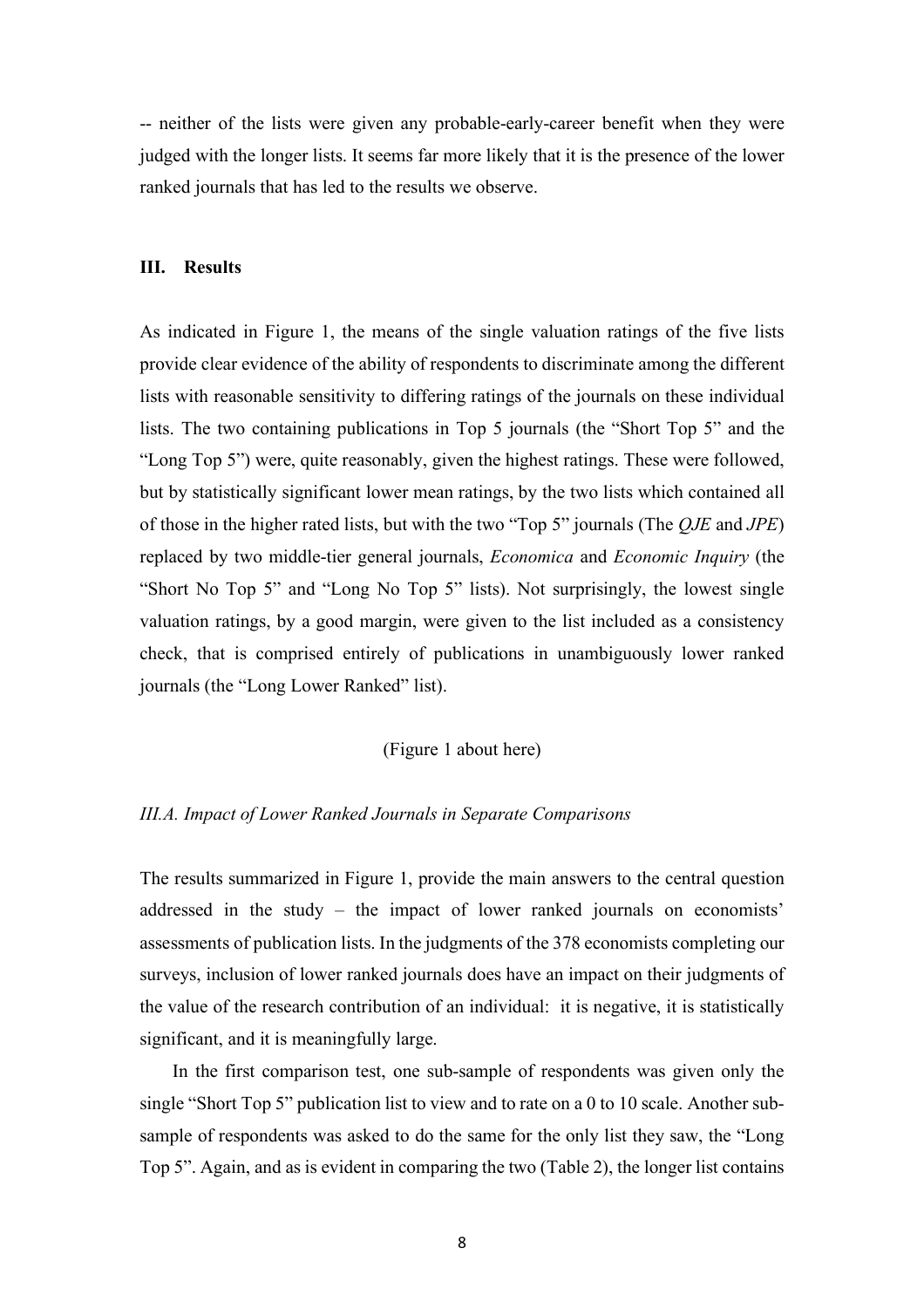all eight of the higher rated journals, including two of the "Top Five", on the short list, but it has six others of lower rank included as well.

 Respondents given the "Short Top 5" list, gave it an average rating of 8.1; those given the "Long Top 5" list provided ratings with a 7.6 mean. As indicated by a Mann-Whitney nonparametric test, the difference is statistically meaningful (Table 5).

## (Table 5 about here)

 A second, and similar, comparative test was provided by the ratings given to the "Short No Top 5" and "Long No Top 5" lists; ones that excluded any "Top Five" journals, but with the long list again including all eight of the journals on the short list, plus another six lower ranked ones. The mean rating given by respondents seeing only the "Short No Top 5" journal list was 7.0. The mean rating given by economists shown only the "Long No Top 5" list was 6.3. In this case as well, the Mann-Whitney test indicated a comfortable level of statistical significance between the two means (Table 5). Here, as in the other comparison test, the average rating of the publication containing lower ranked journals was judged to be significantly less worthy than a publication list that differed only by not having such "lesser" publications added to ones in the other relatively higher ranked journals.<sup>8</sup>

 While the tests of differences in the means of the ratings of individual publication lists, provides strong empirical evidence that inclusion of publications in lower ranked journals has a substantial negative impact on economists' judgments of the research of the authors, there remains the possibility that this may be at least in part be due to confounding effects of other variables. To check for this, we conducted a series of further tests of the effects of various control variables on the conclusions reached on the basis of comparisons of the means of individual ratings of different publication lists.

### (Table 6 about here)

The results of regressions of respondents' ratings on different Separateevaluation treatments using OLS in Columns 1 and 2, and ordered probit in Columns 3

l

<sup>&</sup>lt;sup>8</sup> This conclusion is further supported by the much lower mean rating of 3.2 given by respondents seeing only the "long lower ranked" journal list.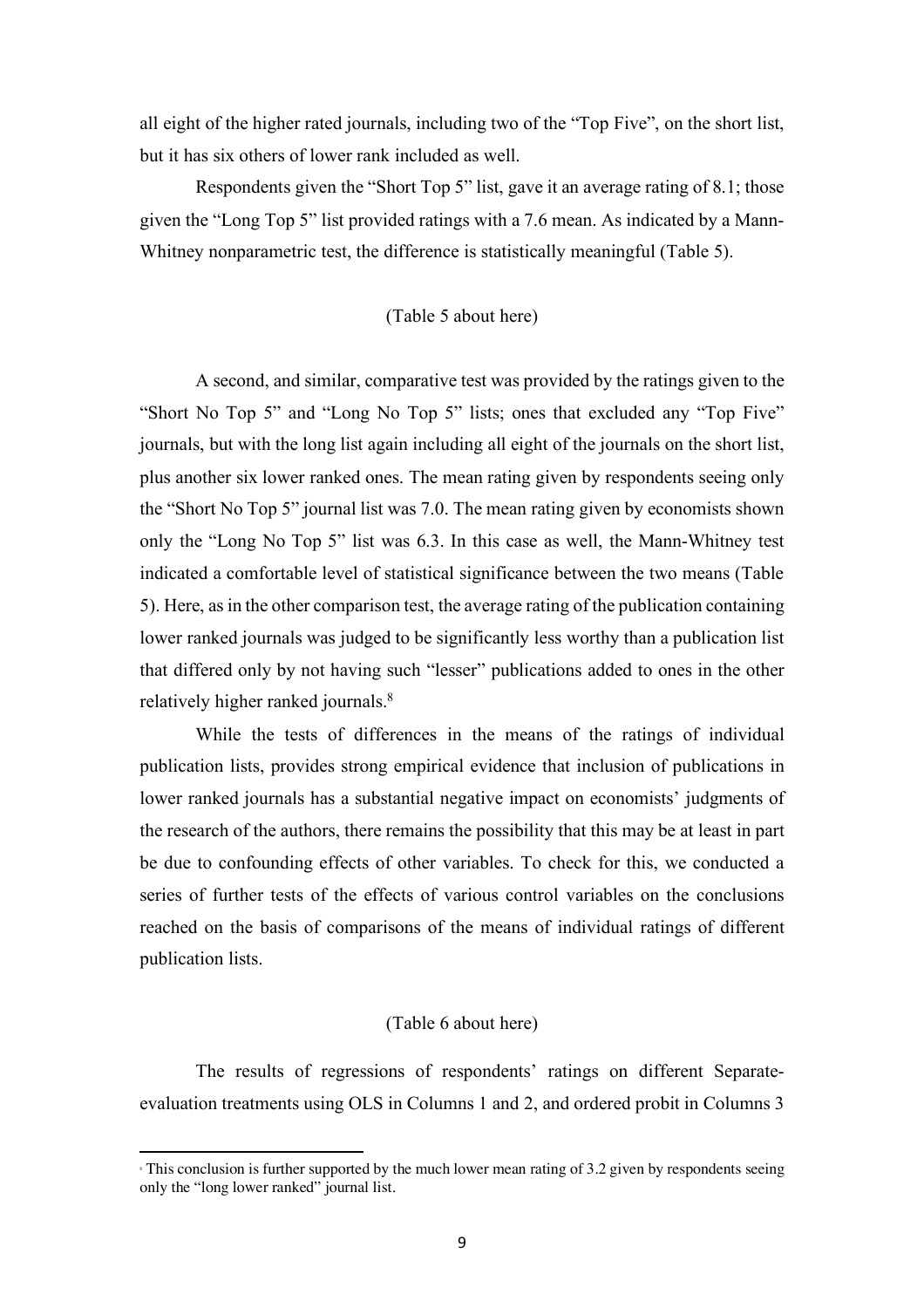and 4, are reported in Table 6. Columns 1 and 3 include treatment dummies as the only independent variables, whilst Columns 2 and 4 control for respondent's gender, academic positions (professor/associate professorship/assistant professorship/current PhD student), highest education level, dummies for year completed highest education level, and country where the highest level of education was obtained (US/UK/Rest of the World). The baseline for comparison is the "Short Top 5" publication list.

With more control variables, we continue to find economists preferring shorter CVs to longer CVs when additional publications in the longer CVs appeared in lowerranked journals: the average rating of the long "Long Top 5" to be around 0.5-point lower than the average rating of the "Short Top 5" in the OLS regression, and this difference is statistically significant at the 5% level. The "Short no Top 5" receives an average rating that is around 1-point lower than the average rating obtained for "Short Top 5", while the "Long no Top 5" has received around 1.8-point lower rating than the average rating of "Short Top 5". As anticipated, the "Long lower-ranked journals" receives the lowest average rating across all CVs, with an average of nearly 5 points (out of 10-point scale) lower than the average rating received by "Short Top 5". And as can be seen in Column 2, adding control variables to the regression does very little to change the magnitudes and the statistical significances of these estimates. In addition to this, we can see that the estimates obtained from running ordered probit models are remarkably similar to those obtained using OLS, thus suggesting that it makes virtually no difference whether one assumes cardinality or ordinality in the CV ratings.

## (Table 7 about here)

How consistent are these findings across different sub-samples? The results of tests of this done by re-estimating the full specification using OLS on different subsamples that are separated by gender, academic positions, year completed highest education, and country where the highest education was completed, using "Short Top 5" as the baseline, are reported in Table 7. Looking across columns, it is remarkable to see that the general pattern of monotonically decreasing in the CV ratings from "Short Top 5" to "Long lower-ranked journals" seems to hold for most of the subsamples. Of 10 subsamples, 4 (females, full professors, completed education by 2010, and completed in the UK) report statistically significantly lower average ratings for "Long Top 5" compared to "Short Top 5". And of 10 subsamples, only respondents who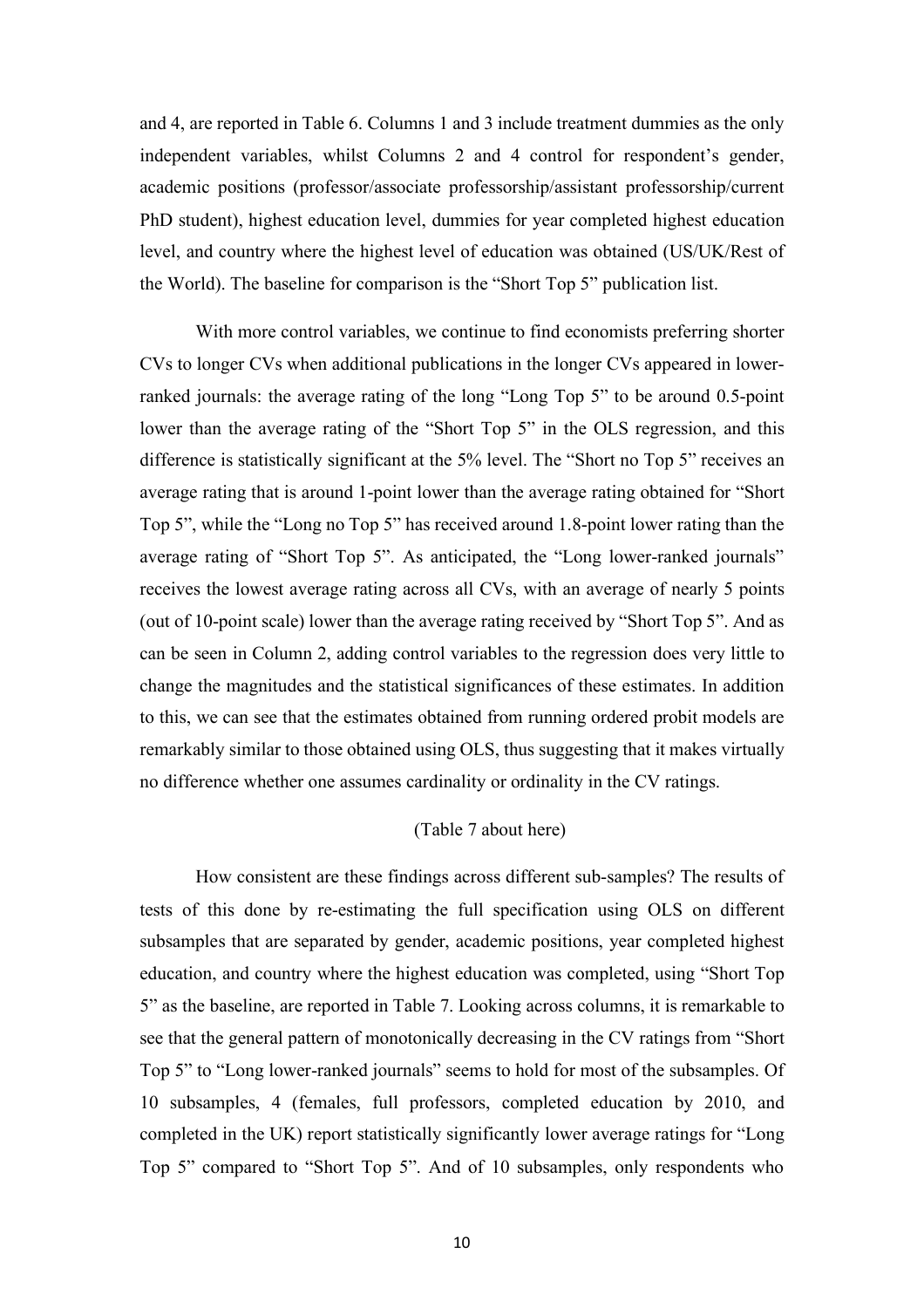completed their education from elsewhere other than US or UK report statistically the same ratings for "Short no Top 5" and "Short Top 5".

In sum, Tables 6 and 7 produce the same striking conclusion: on average, economists judge a publication list containing lower ranked journals as less worthy than a list that differed only by not having such "lesser" publications added to ones in relatively higher ranked journals. The results are robust to controlling for economists' characteristics (e.g., gender, position, country where PhD was obtained, etc.), as well as across different sub-groups.

## *III.B. Impact of Lower Ranked Journals in Joint Comparisons*

While the negative impact on valuations of the addition of publications in lower ranked journals to ones of higher rankings was clear when judgments were based on examinations of single, isolated publication lists, the results of similar judgments based on simultaneous examination of both lists were very different. As in the results of the tests on sets of dinnerware, and other pairs of items reported by Hsee (1988), the judgments made when our respondents could directly compare both lists, and could immediately see that the long list contained all of the journals in the short list, plus others in addition, the negative impact of the added journals being of lower rank did not materialize in either of our tests (Figure 2).

## (Figure 2 about here)

In the first joint comparison test respondents were asked to imagine two individuals, A and B, with A having publications in the journals in the "Short Top 5" list, and B having publications in the journals in the "Long Top 5" list. Both the "Short" and the "Long" "Top 5" lists were shown to respondents to allow them to make direct side-by-side comparisons. In contrast to the significantly lower ratings given in the single comparisons, in this joint comparison there was no evidence of lower ranked journals added to the higher ones having any negative impact on the judgments of their worth. However, neither was there any indication, in this test, that they added positively to these judgments. The average rating of 8.03 given to the "Short Top 5" list is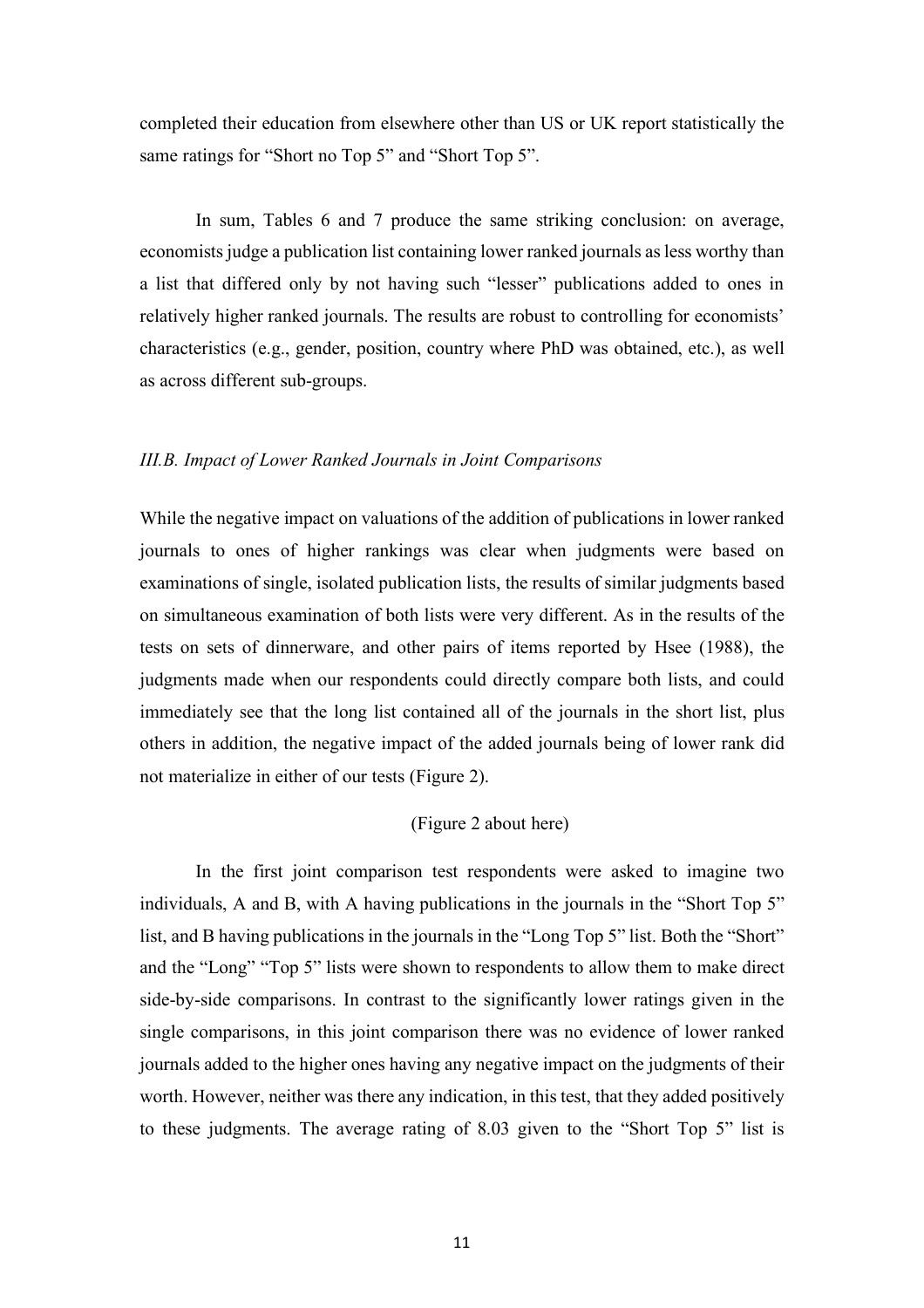essentially the same as the 7.93 mean rating of the "Long Top 5" list, with no meaningful statistical difference (Table 5).

In the second joint valuation test, in which respondents were shown both the "Short No Top 5" and the "Long No Top 5" lists as being those of two hypothetical individuals, the means of their ratings were 6.53 and 6.94, respectively. In this test, in which respondents could see that the longer list with the lower ranked journals included also contained all of those in the short list, not only did they not give a negative weight to the lower ranked journals, but gave a significant *positive* value to their inclusion.

The results of these two joint-evaluation tests strongly suggest that it may not be significantly harmful for economists to publish additional papers in lower-ranked journals as long as the evaluators can clearly see – from being able to evaluate multiple publication lists simultaneously -- that people with longer lists have everything that people with the shorter lists have.

However, it also appears, on the basis of all of the results, that it is not so much that other economists see publications in lower ranked journals as having negative value, as when they see the two in joint valuations they clearly do not judge this to be the case. It seems to be more the case that factors, or characteristics that are taken into account differ between single and joint evaluations and that it is this that gives rise to the results we observe. This view of the results also seems more consistent with other findings from comparative studies of people's single and joint valuations – such as Hsee's dinnerware study (1998) noted earlier.

Various reasons for the single vs. joint valuation disparities have been suggested. These include the observation that single-valuations commonly limit people's ability to properly consider the impacts of relevant characteristics and prompt consideration of fewer, or totally irrelevant attributes, such as Hsee's finding that people considered the irrelevant characteristic of size of a container as the main reason they were willing to pay more for a smaller serving of ice cream that overflowed a very small dish than they would pay for a larger serving that only partially filled a much larger dish (Hsee, 1998). In a somewhat similar way, people have been shown to find some attributes of a good or person easy to evaluate even in an independent single valuation and therefore these tend to dominate in such cases, whereas other characteristics which are hard to evaluate in single valuations, and therefore largely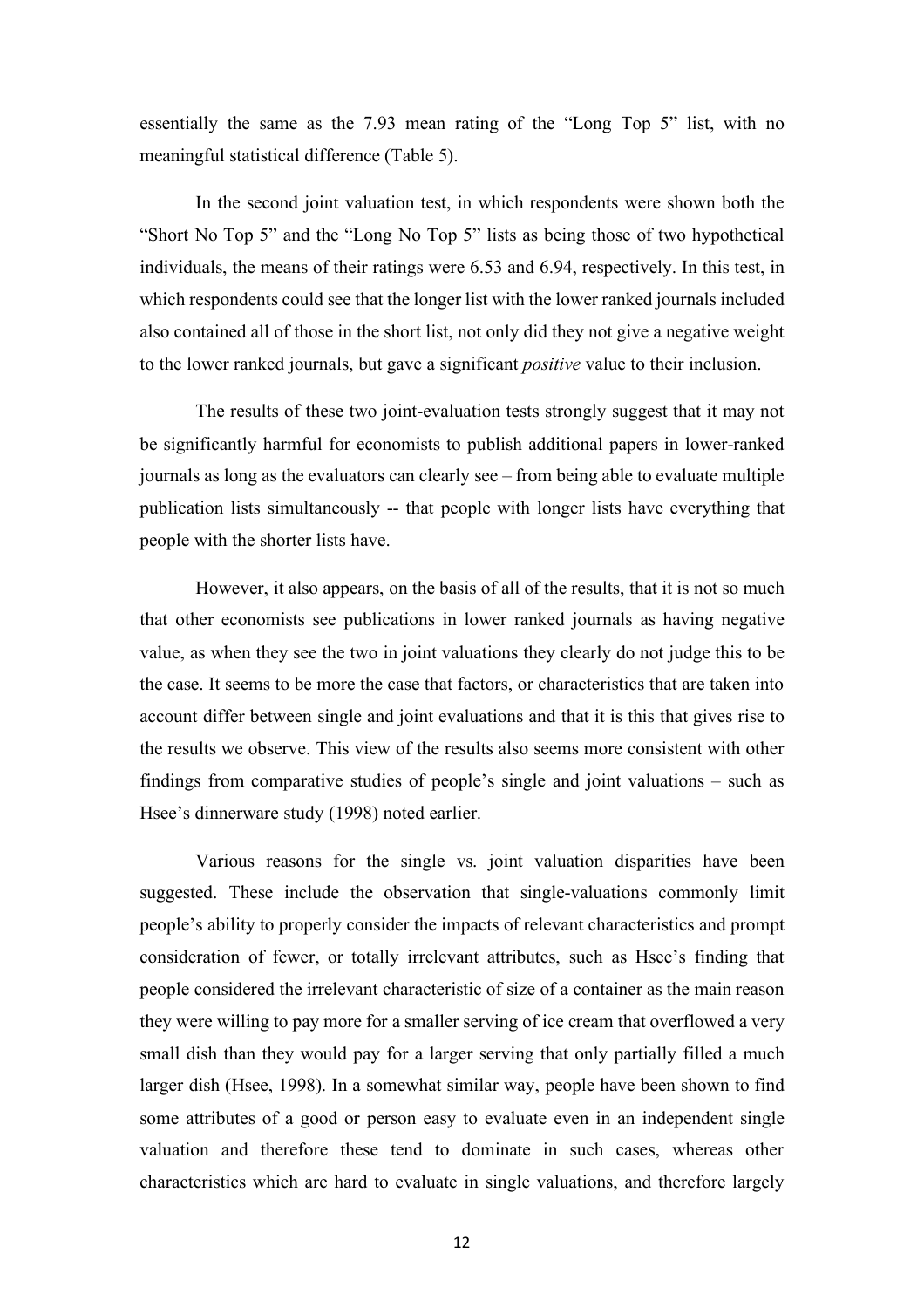ignored, may be easier to assess in joint valuations and become important considerations of outcomes in such cases – all, therefore leading to very different ratings in the differing circumstance (Hsee, Loewenstein, Blount, and Bazerman, 1999).

## (Table 8 about here)

We introduce estimates from the joint-evaluation treatments in Table 8. We can see that the difference in the average ratings between "Short Top 5" and "Long Top 5" when both CVs are being evaluated jointly to be statistically insignificant in Columns 1 and 2 (OLS) as well as in Columns 5 and 6 (ordered probit). On the other hand, respondents in the joint-evaluation treatment tend to rate "Long no Top 5" around 0.4 point higher than "Short no Top 5" in the OLS regression. Qualitatively the same results can also be obtained using ordered probit in Columns 7 and 8. This is consistent with the conclusion shown in Figure 2.

## (Table 9 about here)

Finally, Table 9 reports OLS estimates by subsample for the joint-evaluation treatments.<sup>9</sup> While we cannot reject the null hypothesis that the average ratings between "Short Top 5" and "Long Top 5" are the same, we can nevertheless reject the same null hypothesis for "Short no Top 5" and "Long no Top 5" for the cohorts of our respondents who completed their highest education level after 2010 (i.e., the younger cohorts) and those who completed education outside the US and the UK.

We can also reject the null at the 10% level that the average rating of "Short no Top 5" is statistically the same as the average rating of "Long no Top 5" when CVs are being evaluated jointly. However, we are not able to reject the null that the average ratings of "Short Top 5" and "Long Top 5" are the same in the joint evaluation treatment, which is consistent with Hsee's (1998) "Less is Better" effect.

## **IV. Implications of results and conclusions**

l

 There seems to be a wide consensus among most economists actively involved in research that publications in higher rated journals are the ones that really "count" for

<sup>9</sup> We have too few observations by gender and academic positions to do subsample analysis for these groups.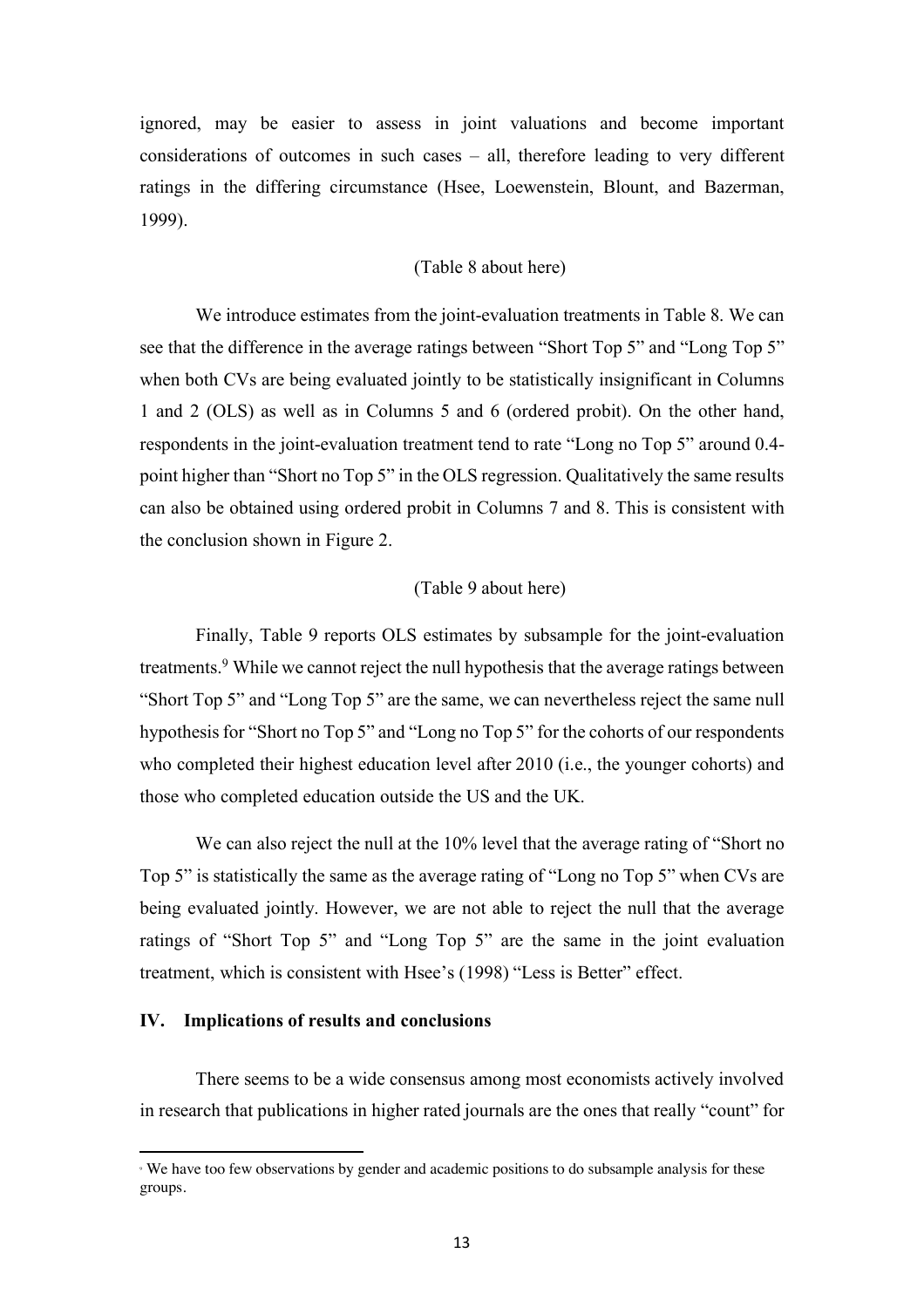not only having an influence on economics and policy, but for other things they care about, such as employment, promotion, tenure, research support, invitations to take part in professionally or financial rewarding activities, and recognition. Concerns over the apparent disproportionate attention to these particular publications have with little doubt been exacerbated in recent years by the growing explicitness of these benefits being known to be tied to individuals' publication in such journals.

 There is also a further growing impression that publications in lower rated journals may not add much, if anything, to other economists' judgments of the author's contributions and resulting impacts on reputations. The findings from the present study strongly suggest that these feelings that such publications will be seriously discounted are not only likely to be correct, but that reality may be even harsher in ascribing a negative value to these efforts.

 As with Hsee's demonstration that a higher value was accorded a larger set of intact dinnerware that also contained broken pieces only when it could be directly compared to the smaller set, our respondents too were quick not to give a lower rating to the publication lists containing publications in lower ranked journals when they could directly see in a side-by-side comparison that these were clearly in addition to all of the better publications of the shorter list. However, as the usual occasions calling for actual judgements of publication lists are ones in which people are called on to rate that of a single individual, it is the result of our main test, the single or separate evaluation treatments, that is most relevant – and, presumably, most worrying. There are, of course, occasions in which is it the results of joint valuations that will matter to final outcomes. Perhaps most easily imagined are comparisons between candidates for a position or honour – Candidate X vs. Candidate Y. But most others, such as those involving promotion, tenure, and selection of consultants and other experts, seem to be ones more likely to turn on results of single valuations. Further, even in cases of Candidates X and Y competition over a position, it is largely the results of single valuations that determine whether a person becomes a Candidate X or a Candidate Y.

There appear to be at least two major groupings of implications of our empirical finding of the likely often negative contribution of publications in lower rated journals to economists' judgments of the contributions of their authors. The first is the socially perverse incentives it provides to individual researchers' choice of research and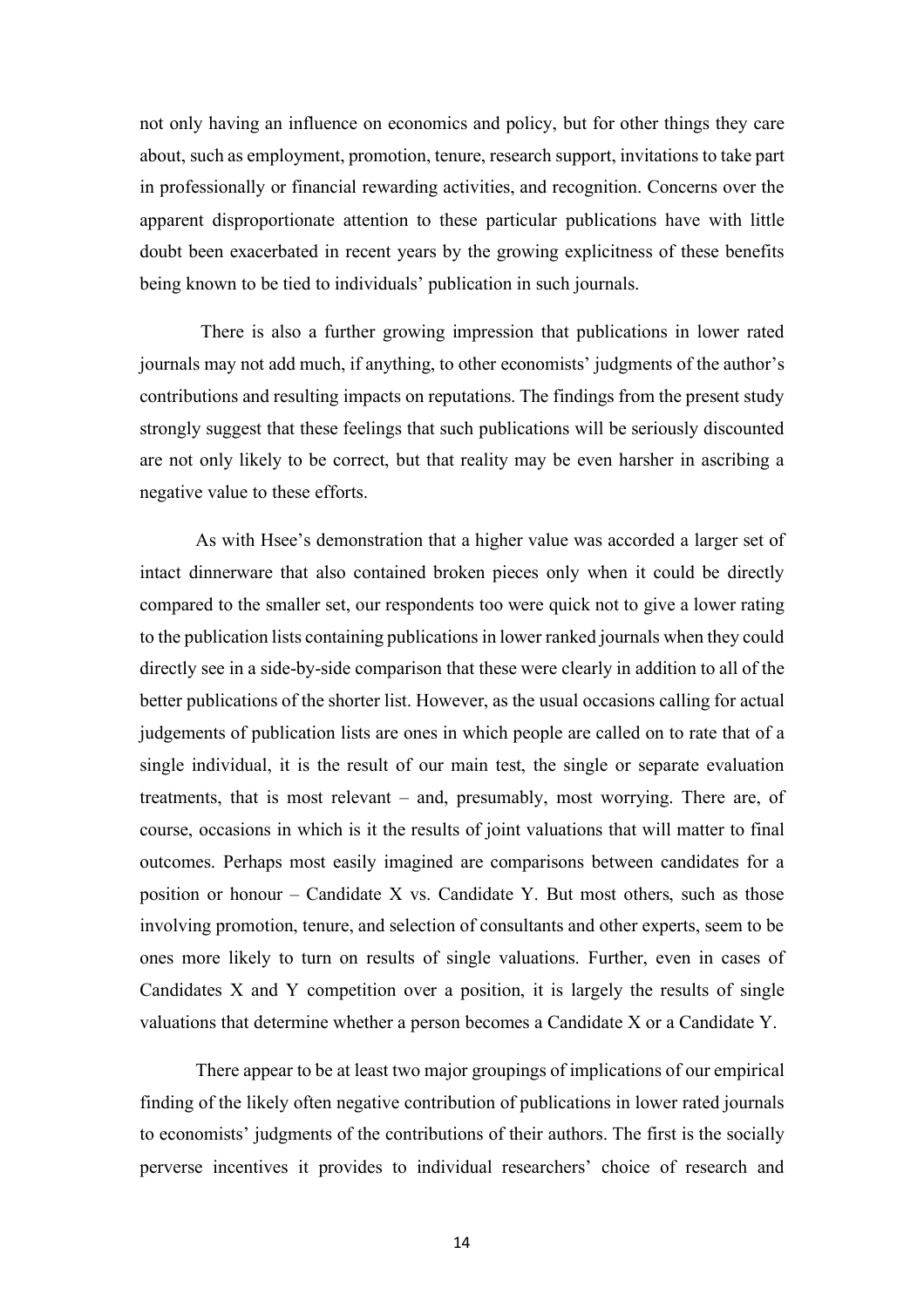publication strategies. The other is the detrimental impacts on the social efficiency of the conduct of research and the dissemination of the results.

 To the extent that individual economists are aware of the basis of economists' contribution and reputational judgments, they can be expected to tailor their research and publication strategies to at least some degree accordingly. Research projects will more likely tend to be selected less on the basis of interests and advantages of the researcher in successfully carrying out such research, and more on the basis of topics more likely to appeal to editors and referees for relatively higher ranked general interest journals. Research papers are also more likely to be more quickly filed away after more minimal efforts to access better journals, rather than redone for a more appreciative specialized field journal readership. Consequently, socially useful and important work to make papers suitable for lower ranked journals may well not be undertaken by authors who see little or no benefit to themselves from their doing so  $-$  an all too common case of journal publication incentives to authors leading to external costs to the wider community. Another related case is that of research leading to replication tests of earlier findings being seriously discouraged by the extreme reluctance of top journals to consider publishing them because of their not being sufficiently novel, in spite of such papers being essential to the proper development of the field.

 Overall, the judgments of the value of the contributions of individual economists suggested by the findings of the present study are likely to compromise, rather than enhance, social efficiency and community welfare.

 To the extent that these judgments motivate individuals to withhold socially valuable research findings from publications rather than risk having them detract from their professional reputations, others are denied the benefits yielded by resources that have been expended to obtain them.<sup>10</sup> Topics pursued with an eye towards ranking of the intended journal publication may, but may well not, efficiently match research productivity with reader and community interests.

 A consequence of these and other perversions in incentives induced by the way reputational and contribution judgments are made, as indicated in the findings from the

l

<sup>10</sup> An example of such a case, but one in which the author too bears a, possibly substantial, cost, occurs when tenure-track junior faculty fail to pursue publication in lower ranked good journals after rejections from top ones, only to end up with little to show for their "probationary time" efforts.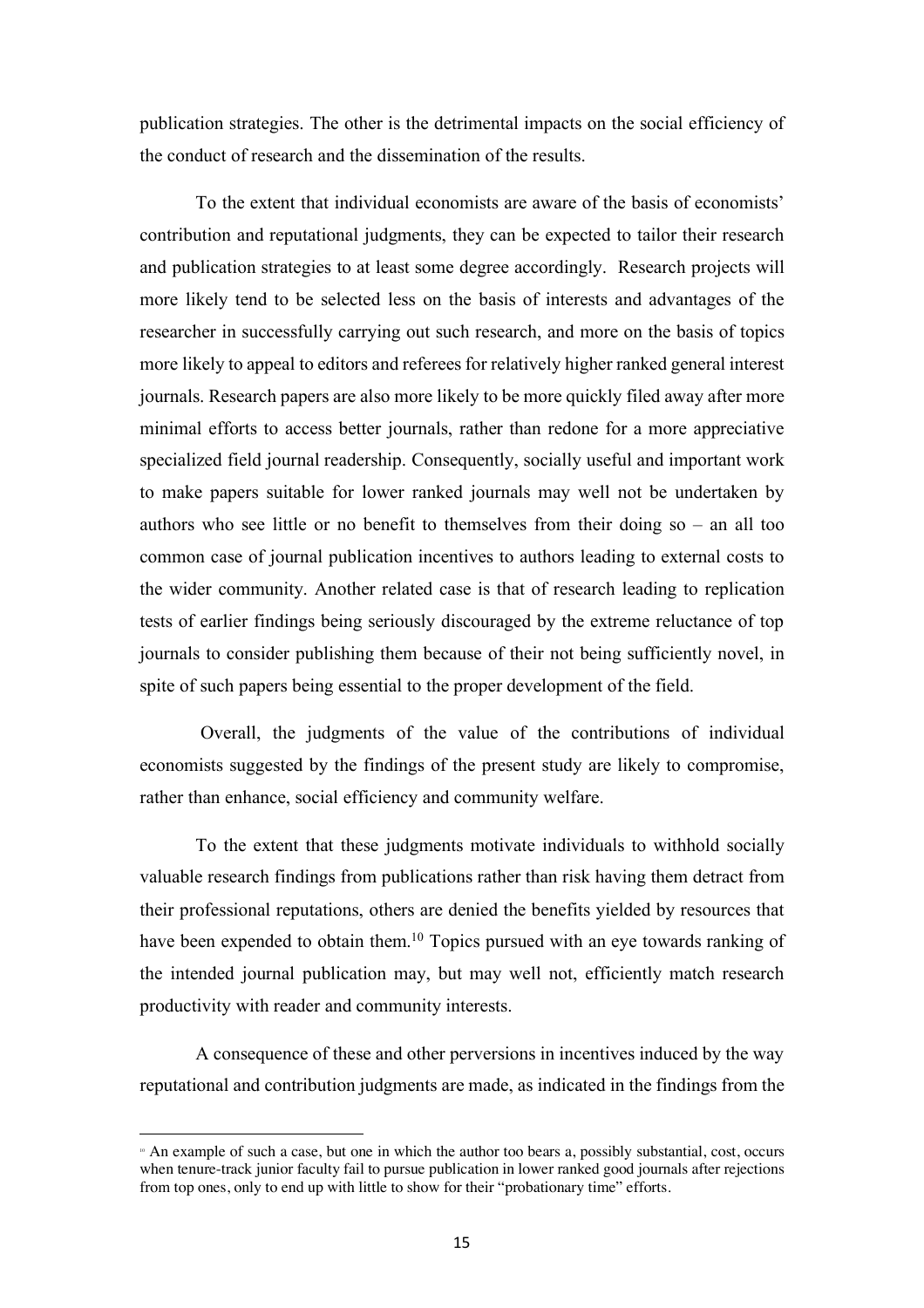present study, is that hiring and promotion committees and research granting bodies will receive somewhat distorted views of the social productivity of individuals. That this may well often occur receives some considerable credence from our finding that when people viewed both publication lists together, they valued the one with lower ranked publications included as high or higher, so that the pattern that our findings suggest is likely to occur in the world, may give an inaccurate view of the social value of the contributions of individuals. This can lead to distorted signals to committees and granting bodies, which, of course, can only undermine efficient allocations.

 The heavier weighting of publications in higher ranked journals together with the discounting of lower ranked journals in judgments of individual economist's contributions can also be expected to result in a far from socially optimal distribution of submissions across journals of differing rank – a bias likely made more serious by the known imperfections in the screening process that feeds the hope that a lesser quality manuscript might just "slip in", and as the cost to the author is low and the payoff may be extremely high, it could easily be "worth a try". Further evidence that submissions to higher ranked journals have increased disproportionately, and likely not just the result of the increase in the quantity of economics research being done in the world, is provided by the dramatic increase in the numbers of "associate", "assistant", and other such editors who have been appointed to handle the larger volumes of their submissions – as a typical example, *The American Economic Review* now has an Editor, and *nine* no doubt needed (and no doubt over-employed) "Co-Editors".

 The resulting reduction in acceptance rates for higher rated journals brought about by their burgeoning submission numbers, seems likely to have two further consequences. The lower rate of acceptances may encourage ever more institutions to adopt some form of top journal publication as a screen for employment and promotion, as such success over ever longer odds may well be taken as an ever stronger signal of an individual's productivity. However, falling acceptance rates for higher ranked journals make it more difficult for all to gain their acceptances, which seems likely to encouraging some, or possibly many, to submit their work to somewhat lower rated publications, thereby likely widening the array of journals that may be deemed as "acceptable" in providing admissible evidence of satisfactory productivity.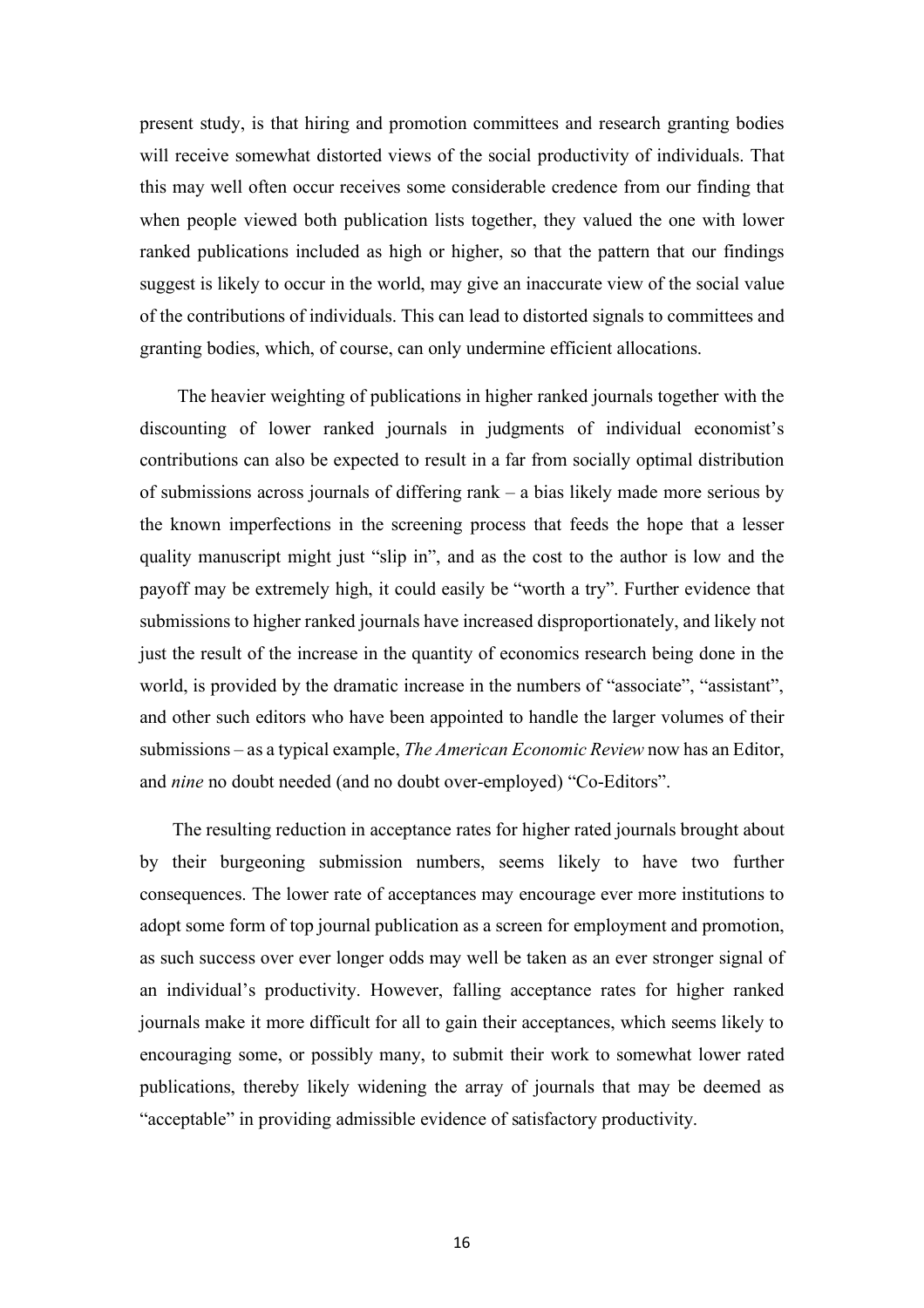A potentially interesting issue that our design of posing publication lists of hypothetical economists does not allow us to properly test is the possibly different judgment of the impact of publications in lower ranked journals by more well-known and respected economists – which, as noted, may be one consequence of current trends. Would, for example, Adam Smith's reputation have been harmed in any important way if the opportunity had been available to him and he had published a paper (or papers) in the equivalent of the *North Borneo Rubber Planters Gazette*? Another potentially interesting issue is whether high citation counts of papers published in lower ranked journals can compensate for their perceived lower ranking.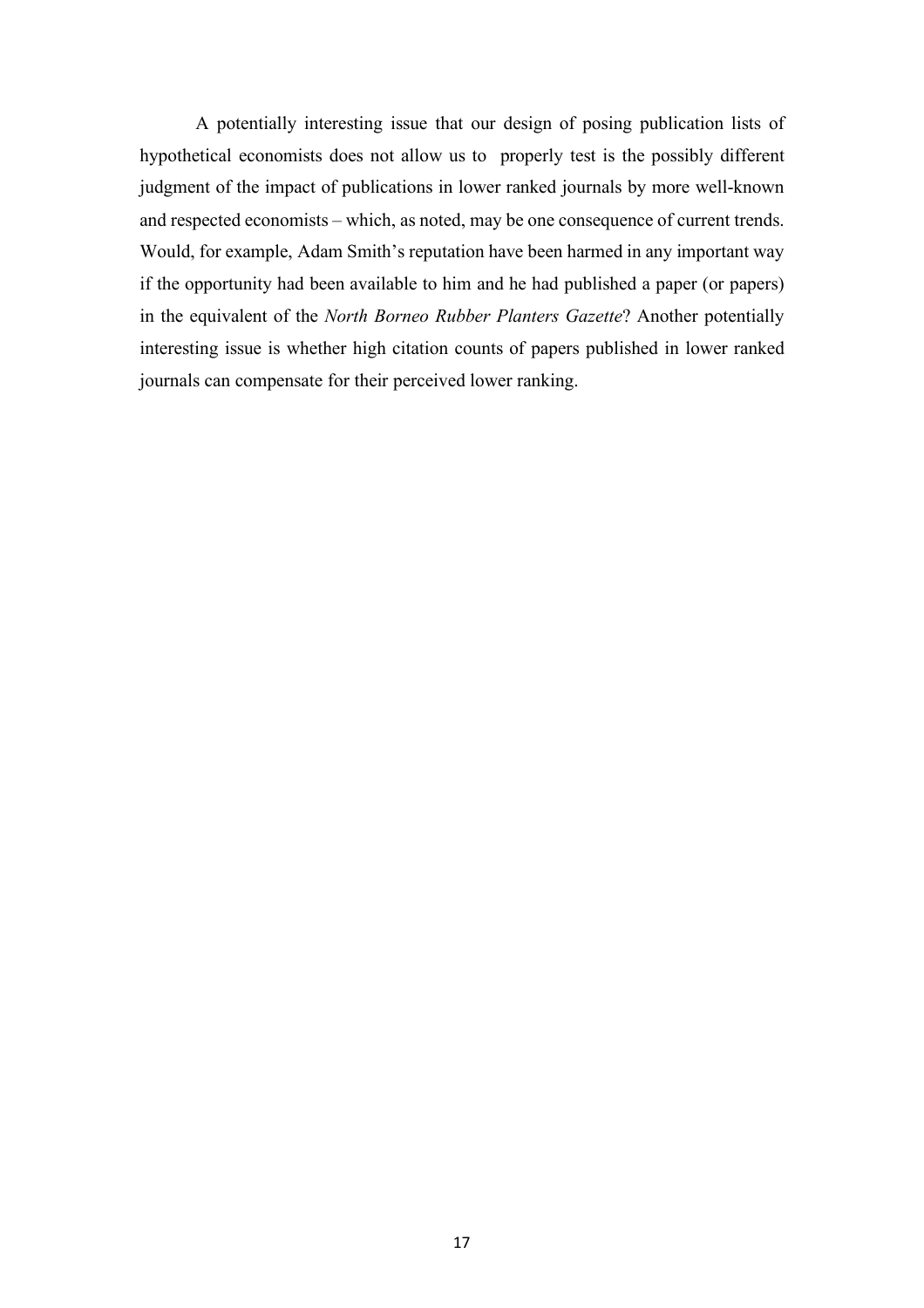#### **References**

Andersen, Heine. (2000). Influence and reputation in the social sciences–how much do researchers agree?. *Journal of Documentation*, *56*(6), 674-692.

Attema, Arthur E., Brouwer, Werner B. and Van Exel, N. Job, (2014), Your Right Arm For a Publication in AER?. *Economic Inquiry*, 52(1):495-502.

Baden-Fuller, Charles, Fabiola Ravazzolo, and Tanja Schweizer. (2000) Making and measuring reputations: the research ranking of European business schools. *Long Range Planning,* 33(5), 621-650.

Bouyssou, Denis, and Thierry Marchant. 2011. Ranking scientists and departments in a consistent manner. *Journal of the Association for Information Science and Technology* 62(9), 1761-1769.

Card, David, and Stefano DellaVigna. (2013), Nine Facts About Top Journals in Economics. *Journal of Economic Literature,* 51(1):144-161.

Christenson, James A. and Lee Sigelman. (1985). Accrediting knowledge: Journal stature and citation impact in social science. *Social science quarterly*, *66*(4), p.964.

Combes, Pierre-Philippe, and Laurent Linnemer. (2010). Inferring missing citations: A quantitative multi-criteria ranking of all journals in economics. Mimeo.

Combes, Pierre-Philippe, Laurent Linnemer, and Michael Visser. (2008). Publish or Peer-Rich? The Role of Skills and Networks in Hiring Economics Professors. *Labour Economics* 15(3):423-441.

Conley, John P., Mario J. Crucini, Robert A. Driskill, and Ali Sina Önder. (2013) The Effects of Publication Lags on Life-Cycle Research Productivity in Economics. *Economic Inquiry* 51(2):1251-1276.

Dusansky, Richard, and Clayton J. Vernon. (1998). Rankings of US economics Departments. *Journal of Economic Perspectives*, *12*(1):157-170.

Grimes, Paul W., and Charles A. Register. (1997). Career Publications and Academic Job Rank: Evidence From the Class of 1968, *Journal of Economic Education*, *28*(1): 82-92.

Hamermesh, Daniel S., (2015a), *Citations in Economics: measurement, uses and impacts*. No. w21754. National Bureau of Economic Research.

Hamermesh, Daniel S., (2015b), *Measuring Success in Economics*. VoxEU article. https://voxeu.org/article/measuring-success-economics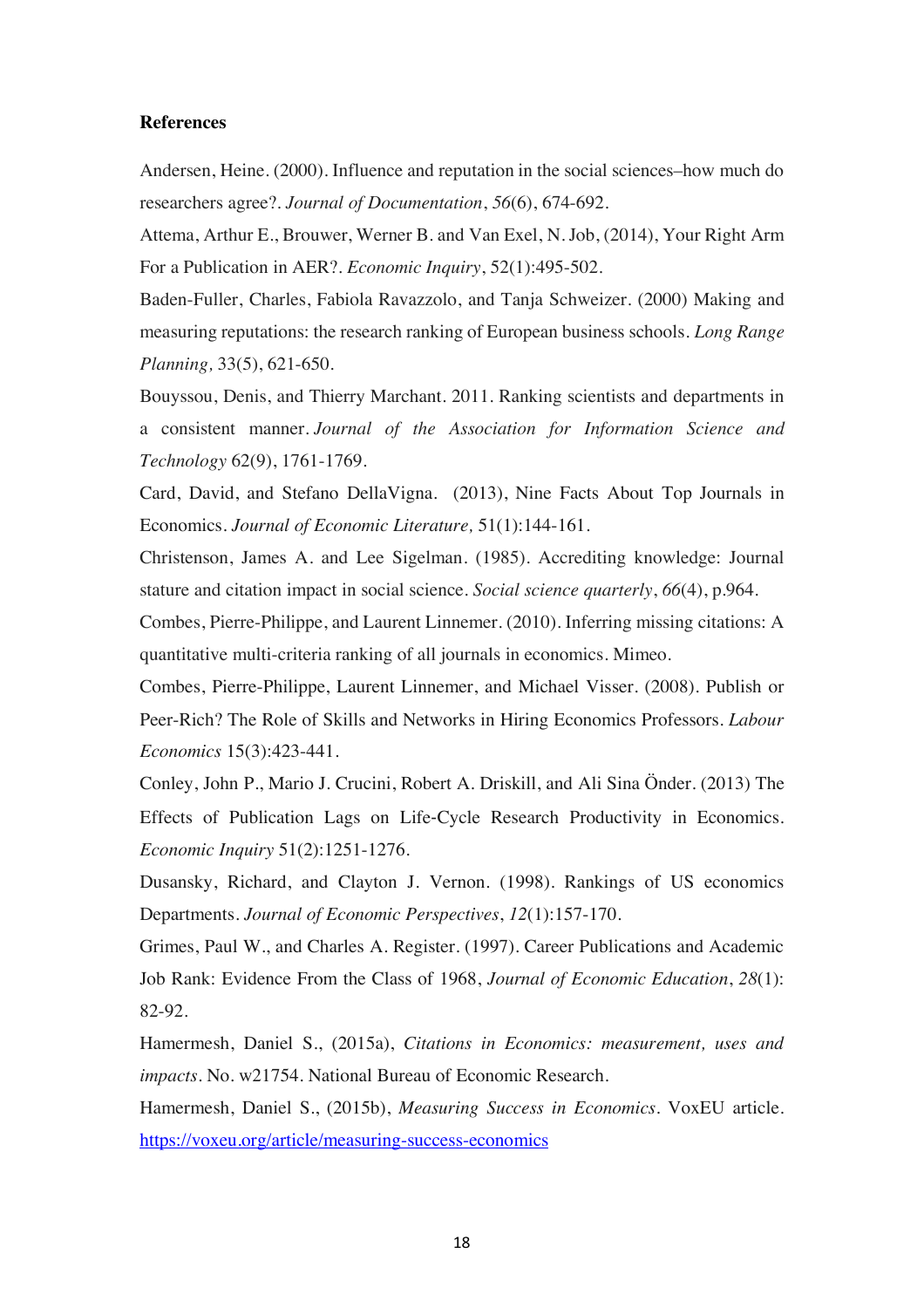Hayes, Steven C. "When more is less: Quantity versus quality of publications in the evaluation of academic vitae." *American Psychologist* 38, no. 12 (1983): 1398.

Heckman, James J., (2017), Publishing and Promotion in Economics: The Curse of the Top Five, slides presented at the 2017 AEA Annual Meeting in Chicago, available at *https://hceconomics.uchicago.edu/sites/default/files/file\_uploads/AEA-Curse-Five-HO-SMALL-STATIC\_2017-01-06d\_jbb.pdf*.

Howard, George S., David A. Cole, and Scott E. Maxwell. 1987. Research productivity in psychology based on publication in the journals of the American psychological association. *American Psychologist*, 42(11), 975-986.

Hsee, Christopher K., (1998): Less Is Better: When Low-value Options Are Valued More Highly than High-value Options. *Journal of Behavioral Decision Making*, *11*, pp.107-121.

Hsee, Christopher K., George F. Loewenstein, Sally Blount, and Max H. Bazerman, (1999), Preference Reversals Between Joint and Separate Evaluations of Options: A Review and Theoretical Analysis, *Psychological Bulletin,* 125(5):526-590.

Kahn, Shulamit, (1993), Gender differences in academic career paths of economists, *American Economic Review* 83(2):52-56.

Kalaitzidakis, Pantelis, Theofanis P. Mamuneas, and Thanasis Stengos. (2003). Rankings of academic journals and institutions in economics. *Journal of the European Economic Association*, *1*(6), 1346-1366.

Oswald, Andrew J. (2007), An Examination of the Reliability of Prestigious Scholarly Journals: Evidence and Implications for Decision-Makers. *Economica* 74(293):21-31. Swidler, Steve. and Elizabeth Goldreyer. (1998). The value of a finance journal publication. *Journal of Finance*, *53*(1), pp.351-363.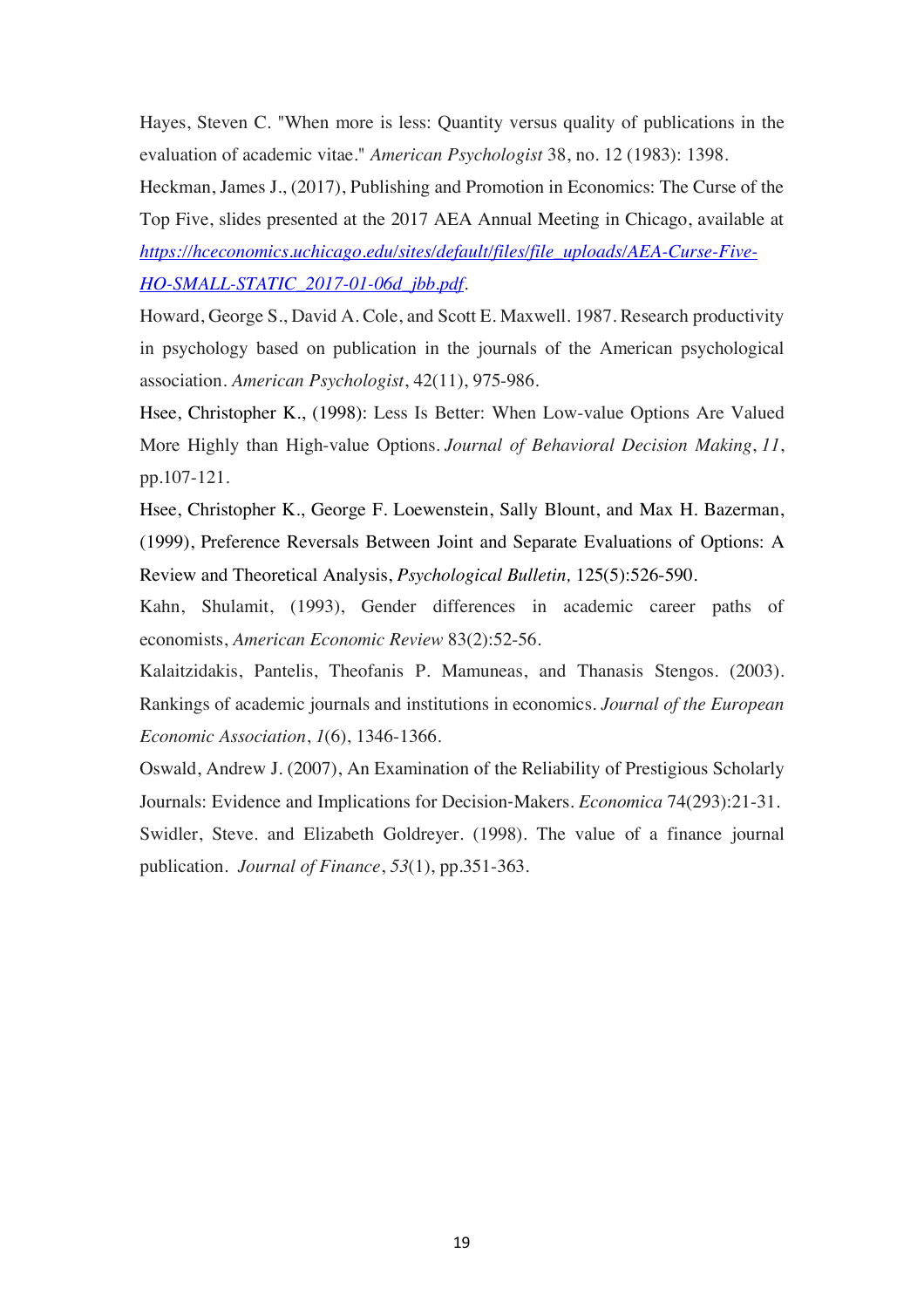|                                                          | <b>Sample</b><br>Completing |         | <b>Sample</b><br><b>Invited to</b><br>Complete |       |
|----------------------------------------------------------|-----------------------------|---------|------------------------------------------------|-------|
| <b>Variables</b>                                         | <b>Survey</b>               | %       | <b>Survey</b>                                  | $\%$  |
| Gender                                                   |                             |         |                                                |       |
| Male                                                     | 319                         | 84.4%   | 1807                                           | 77.6% |
| Female                                                   | 59                          | 15.6%   | 522                                            | 22.4% |
| Education                                                |                             |         |                                                |       |
| PhD                                                      | 329                         | 87.0%   | 1817                                           | 78.0% |
| Masters                                                  | 49                          | 13.0%   | 507                                            | 21.8% |
| Others                                                   |                             |         | 3                                              | 0.1%  |
| Missing information                                      |                             |         | $\overline{2}$                                 | 0.1%  |
| Year completed PhD (faculty members only)                |                             |         |                                                |       |
| Before 1991                                              | 64                          | 19.5%   | 317                                            | 17.3% |
| 1991-2000                                                | 60                          | 18.2%   | 259                                            | 14.2% |
| 2001-2010                                                | 110                         | 33.4%   | 525                                            | 28.7% |
| 2011 and beyond                                          | 89                          | 27.1%   | 319                                            | 17.5% |
| Without PhD                                              | $\boldsymbol{0}$            | $0.0\%$ | 8                                              | 0.4%  |
| Missing information                                      | 6                           | 1.8%    | 400                                            | 21.9% |
| Country where the PhD is obtained (faculty members only) |                             |         |                                                |       |
| <b>US</b>                                                | 159                         | 48.3%   | 955                                            | 52.2% |
| UK                                                       | 88                          | 26.7%   | 307                                            | 16.8% |
| Rest of the World                                        | 82                          | 24.9%   | 425                                            | 23.2% |
| Missing information                                      |                             |         | 400                                            | 21.9% |
| Job title<br>Professor                                   | 140                         | 37.0%   | 769                                            | 33.0% |
| Associate<br>Professor/Reader/Senior                     |                             |         |                                                |       |
| lecturer                                                 | 62                          | 16.4%   | 304                                            | 13.1% |
| Assistant<br>Professor/lecturer/researc                  |                             |         |                                                |       |
| h fellow                                                 | 124                         | 32.8%   | 739                                            | 31.7% |
| PhD Student                                              | 52                          | 13.8%   | 501                                            | 21.5% |
| Missing information                                      |                             |         | 16                                             | 0.7%  |

# **Table 1: The Summary Statistics of our Replied and Population Sample**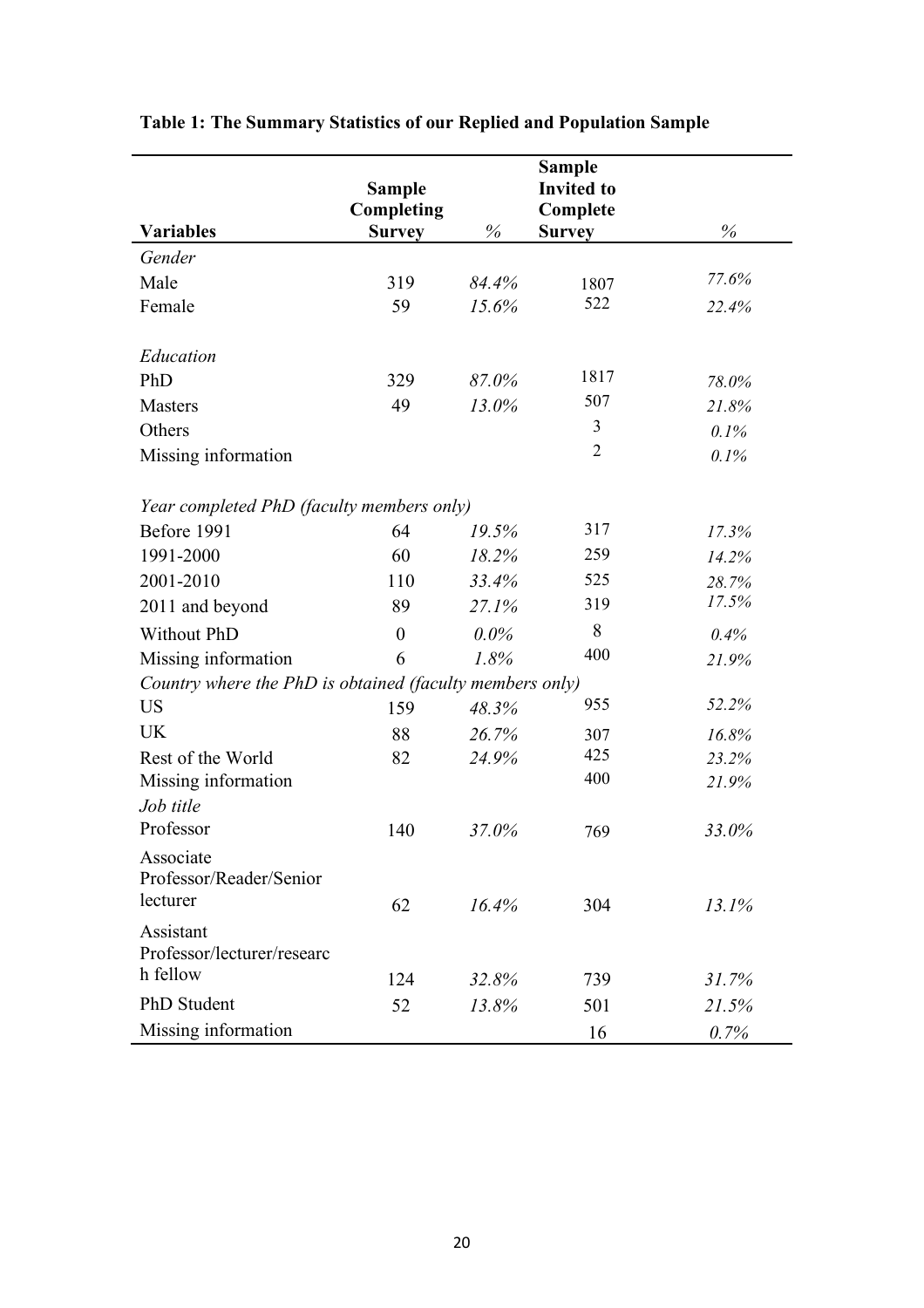## **Table 2: The Short "Top 5" Higher Ranked Journals and the Long "Top 5" with Lower Ranked Journals Added.**

## **A) The Short "Top 5" Higher Ranked Journals**

- 1. Journal of Econometrics
- 2. Quarterly Journal of Economics
- 3. Economic Journal
- 4. Journal of Labor Economics
- 5. Journal of International Economics
- 6. Journal of Public Economics
- 7. Review of Economics and Statistics
- 8. Journal of Political Economy

## **B) The Long "Top 5" Higher Ranked Journals**

- 1. Journal of Econometrics
- 2. Journal of African Economics
- 3. Quarterly Journal of Economics
- 4. Economic Journal
- 5. Pakistan Development Review
- 6. Journal of Labor Economics
- 7. Asian Economic Journal
- 8. Journal of International Economics
- 9. European Journal of Comparative Economics
- 10. Pacific Economic Bulletin
- 11. Journal of Public Economics
- 12. Review of Economic and Statistics
- 13. Journal of Political Economy
- 14. South African Journal of Economics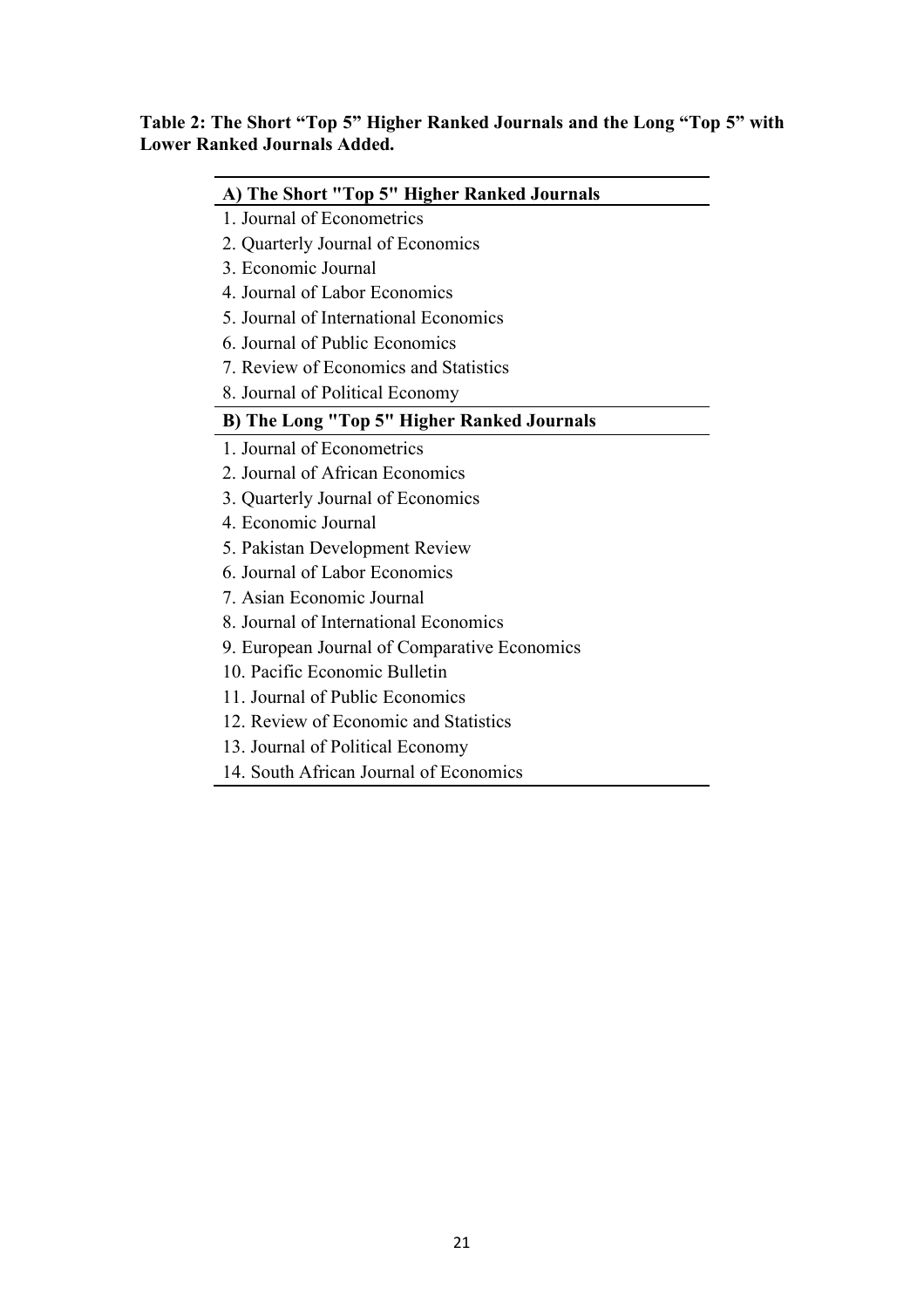## **Table 3: The Short "no Top 5" Higher Ranked Journals and the Long "no Top 5" with Lower Ranked Journals Added.**

## **A) The Short "no Top 5" Higher Ranked Journals**

- 1. Economica
- 2. Journal of Econometrics
- 3. Economic Journal
- 4. Journal of Labor Economics
- 5. Journal of International Economics
- 6. Journal of Public Economics
- 7. Review of Economics and Statistics
- 8. Economic Inquiry

## **B) The Long "no Top 5" Higher Ranked Journals**

- 1. Journal of Econometrics
- 2. Journal of African Economics
- 3. Economica
- 4. Economic Journal
- 5. Pakistan Development Review
- 6. Journal of Labor Economics
- 7. Asian Economic Journal
- 8. Journal of International Economics
- 9. European Journal of Comparative Economics
- 10. Pacific Economic Bulletin
- 11. Journal of Public Economics
- 12. Review of Economic and Statistics
- 13. Economic Inquiry
- 14. South African Journal of Economics

## **Table 4: the long "lower-ranked journals" CV (CV5)**

- 1. German Economic Review
- 2. Journal of African Economics
- 3. Emerging Market Review
- 4. Empirical Economics
- 5. Pakistan Development Review
- 6. Eastern Economic Journal
- 7. Asian Economic Journal
- 8. Journal of Economic Methodology
- 9. European Journal of Comparative Economics
- 10. Pacific Economic Bulletin
- 11. Global Economic Journal
- 12. International Journal of the Economics of Business
- 13. Applied Financial Economics
- 14. South African Journal of Economics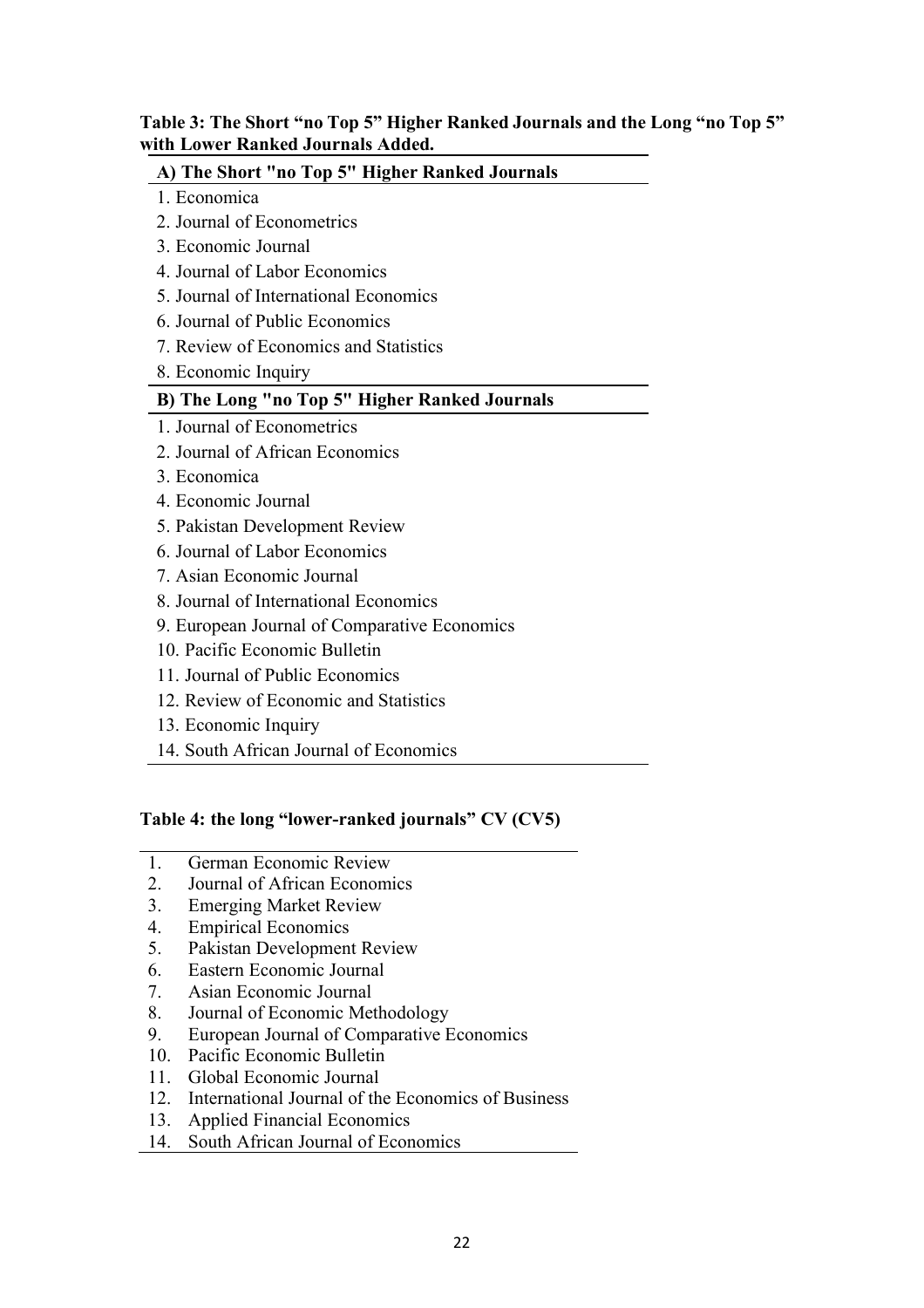

**Figure 1: Ratings of different hypothetical CVs, Separate-evaluation treatments** 

Note: 95% confidence intervals (4 standard error bars, 2 above and 2 below).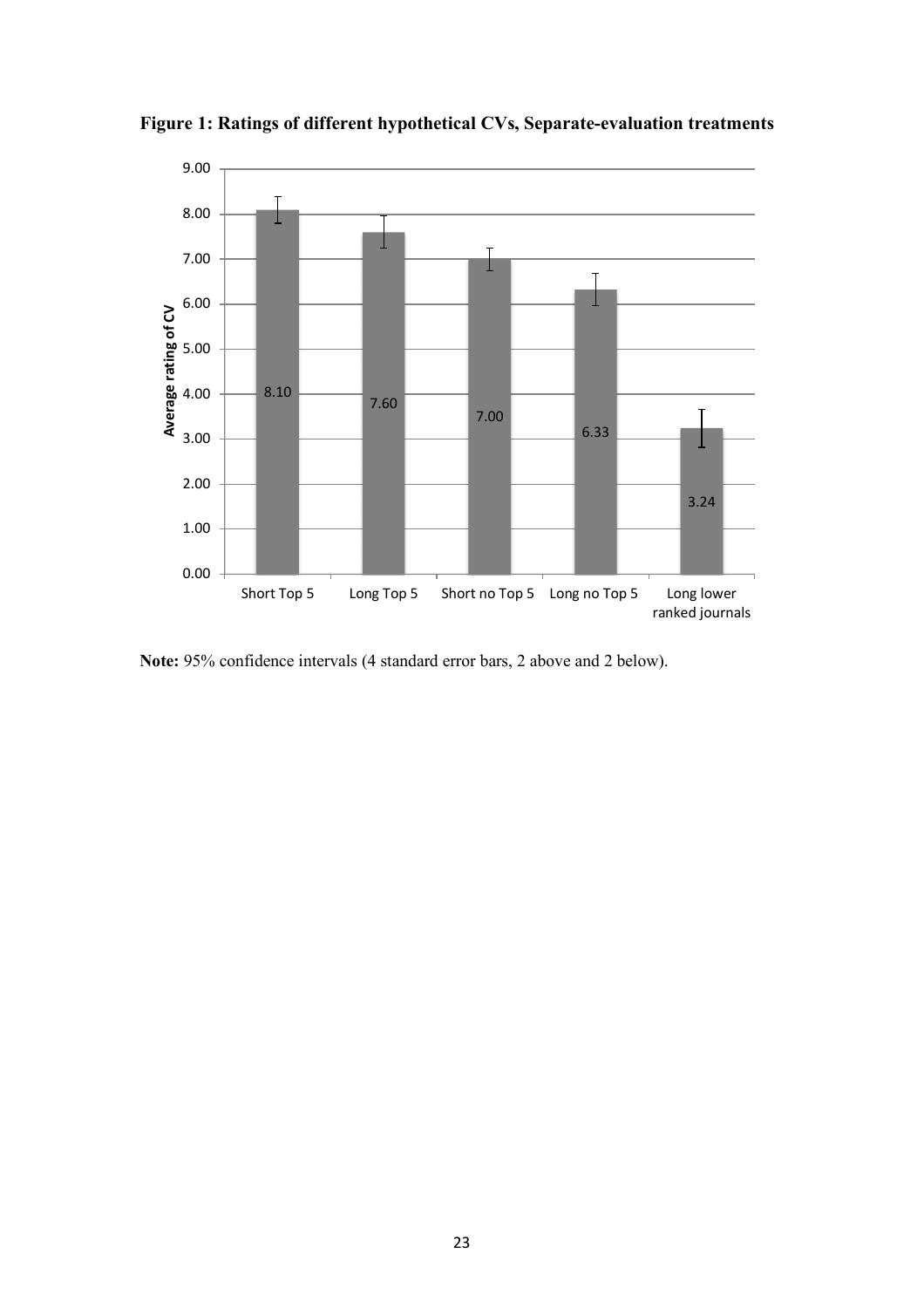|                                                        | <i>p</i> -value |
|--------------------------------------------------------|-----------------|
| 1) Separate-evaluation treatments                      |                 |
| Short Top 5 <i>vs.</i> Long Top 5                      | 0 0 1 0 1       |
| Short Top 5 $vs.$ Long no Top 5                        | 0.0057          |
| Short Top 5 vs. Long lower-ranked journals             | 0.0000          |
| Short Top 5 <i>vs.</i> Short no Top 5                  | 0.0000          |
| Long Top 5 $\nu s$ . Short no top 5                    | 0.0000          |
| 2) Joint-evaluation treatments                         |                 |
| Short Top 5 <i>vs.</i> Long Top 5                      | 0.5557          |
| Short no Top $5 \text{ vs. Long}$ no Top $5 \text{ s}$ | 0.0783          |

# **Table 5: Two-sample Wilcox rank-sum (Mann-Whitney) test of equal means**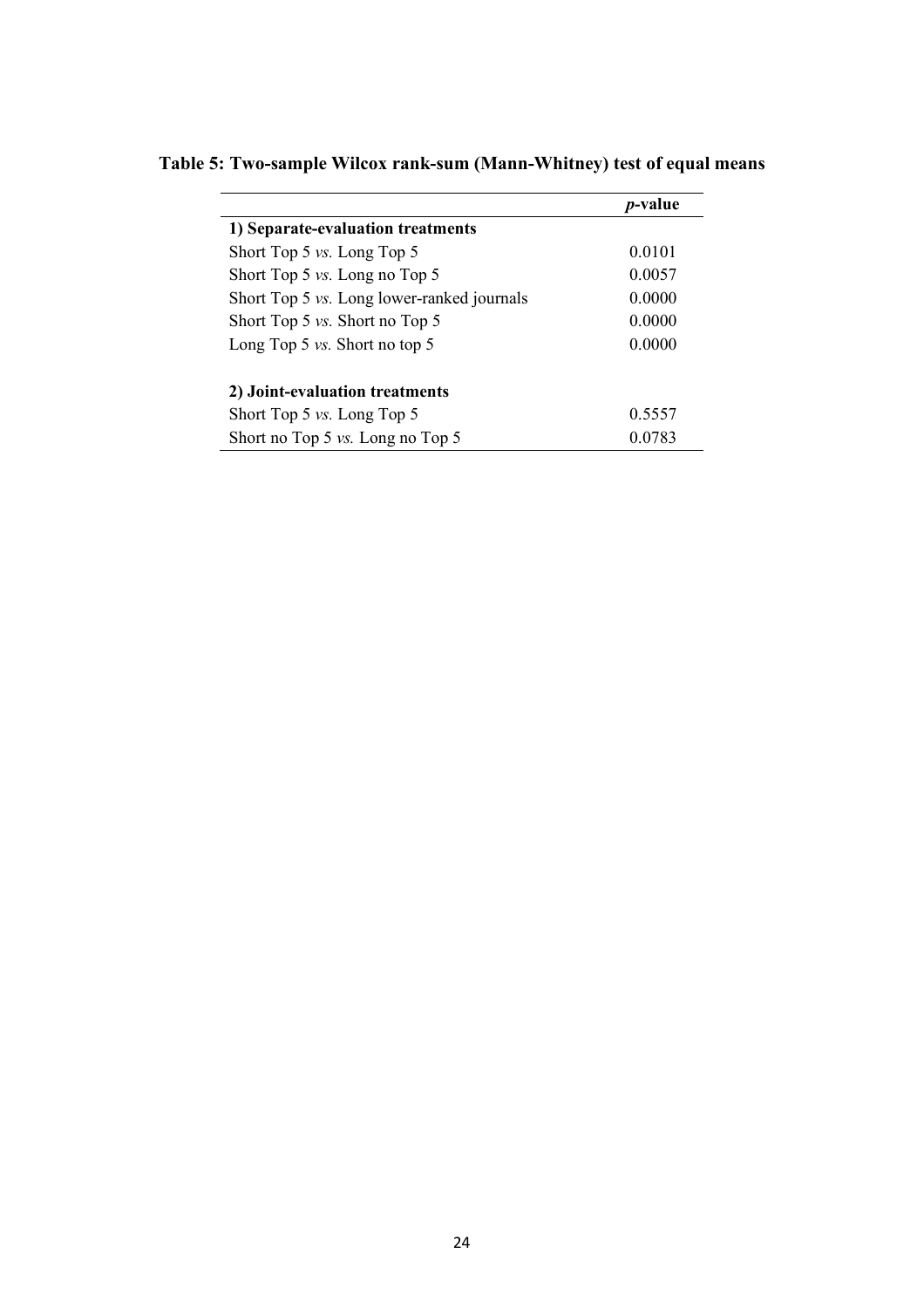| (3)<br><b>VARIABLES</b><br>(1)<br>(2)<br>(4)<br><b>Hypothetical CV treatments</b><br>Long Top 5<br>$-0.495**$<br>$-0.557**$<br>$-0.491**$<br>$-0.571**$<br>$[0.232]$ $[0.229]$<br>$[0.235]$ $[0.234]$<br>$-1.098***$<br>$-1.260***$<br>$-1.058***$<br>$-1.235***$<br>Short no Top 5<br>$[0.193]$ $[0.187]$<br>[0.211]<br>$[0.205]$<br>$-1.770***$<br>$-1.771***$<br>Long no Top 5<br>$-1.751***$<br>$-1.815***$<br>$[0.234]$ $[0.235]$ $[0.234]$<br>[0.237]<br>$-3.698***$<br>$-4.853***$<br>$-4.856***$<br>$-3.830***$<br>Long lower-ranked journals<br>[0.258]<br>[0.324]<br>[0.242]<br>[0.310]<br><b>Respondent's characteristics</b><br>Associate Professor/Reader/Senior lecturer<br>$-0.028$<br>$-0.036$<br>$[0.251]$<br>$[0.212]$<br>Assistant Professor/Lecturer/Research fellow<br>0.229<br>0.314<br>$[0.282]$<br>[0.257]<br><b>Current PhD students</b><br>0.307<br>0.216<br>[0.848]<br>[0.627]<br>Highest education: Master level<br>0.433<br>0.527<br>[0.789]<br>[0.574]<br>Year completed highest education: 1991-2000<br>0.175<br>0.045<br>[0.285]<br>$[0.238]$<br>Year completed highest education: 2001-2010<br>$-0.103$<br>$-0.209$<br>[0.293]<br>[0.237]<br>Year completed highest education: post-2010<br>$-0.289$<br>$-0.078$<br>[0.375]<br>[0.326]<br>Missing information on year completed education<br>$-0.385$<br>$-0.354$<br>[1.044]<br>$[1.227]$<br>Male<br>$-0.248$<br>$-0.227$<br>$[0.200]$<br>[0.174]<br>Country of highest education: UK<br>0.168<br>0.158<br>[0.179]<br>[0.155]<br>0.188<br>0.204<br>Country of highest education: Rest of the World<br>[0.185]<br>[0.172]<br>8.098***<br>8.036***<br>Constant<br>[0.147]<br>[0.279]<br>Cut points<br>Cl<br>$-5.437***$<br>$-5.684***$<br>[0.437]<br>[0.463]<br>C <sub>2</sub><br>$-4.025***$<br>$-4.193***$<br>$[0.322]$<br>[0.372]<br>C <sub>3</sub><br>$-3.295***$<br>$-3.421***$ | <b>OLS</b> |  | <b>OPROBIT</b> |
|---------------------------------------------------------------------------------------------------------------------------------------------------------------------------------------------------------------------------------------------------------------------------------------------------------------------------------------------------------------------------------------------------------------------------------------------------------------------------------------------------------------------------------------------------------------------------------------------------------------------------------------------------------------------------------------------------------------------------------------------------------------------------------------------------------------------------------------------------------------------------------------------------------------------------------------------------------------------------------------------------------------------------------------------------------------------------------------------------------------------------------------------------------------------------------------------------------------------------------------------------------------------------------------------------------------------------------------------------------------------------------------------------------------------------------------------------------------------------------------------------------------------------------------------------------------------------------------------------------------------------------------------------------------------------------------------------------------------------------------------------------------------------------------------------------------------------------------------------------------------|------------|--|----------------|
|                                                                                                                                                                                                                                                                                                                                                                                                                                                                                                                                                                                                                                                                                                                                                                                                                                                                                                                                                                                                                                                                                                                                                                                                                                                                                                                                                                                                                                                                                                                                                                                                                                                                                                                                                                                                                                                                     |            |  |                |
|                                                                                                                                                                                                                                                                                                                                                                                                                                                                                                                                                                                                                                                                                                                                                                                                                                                                                                                                                                                                                                                                                                                                                                                                                                                                                                                                                                                                                                                                                                                                                                                                                                                                                                                                                                                                                                                                     |            |  |                |
|                                                                                                                                                                                                                                                                                                                                                                                                                                                                                                                                                                                                                                                                                                                                                                                                                                                                                                                                                                                                                                                                                                                                                                                                                                                                                                                                                                                                                                                                                                                                                                                                                                                                                                                                                                                                                                                                     |            |  |                |
|                                                                                                                                                                                                                                                                                                                                                                                                                                                                                                                                                                                                                                                                                                                                                                                                                                                                                                                                                                                                                                                                                                                                                                                                                                                                                                                                                                                                                                                                                                                                                                                                                                                                                                                                                                                                                                                                     |            |  |                |
|                                                                                                                                                                                                                                                                                                                                                                                                                                                                                                                                                                                                                                                                                                                                                                                                                                                                                                                                                                                                                                                                                                                                                                                                                                                                                                                                                                                                                                                                                                                                                                                                                                                                                                                                                                                                                                                                     |            |  |                |
|                                                                                                                                                                                                                                                                                                                                                                                                                                                                                                                                                                                                                                                                                                                                                                                                                                                                                                                                                                                                                                                                                                                                                                                                                                                                                                                                                                                                                                                                                                                                                                                                                                                                                                                                                                                                                                                                     |            |  |                |
|                                                                                                                                                                                                                                                                                                                                                                                                                                                                                                                                                                                                                                                                                                                                                                                                                                                                                                                                                                                                                                                                                                                                                                                                                                                                                                                                                                                                                                                                                                                                                                                                                                                                                                                                                                                                                                                                     |            |  |                |
|                                                                                                                                                                                                                                                                                                                                                                                                                                                                                                                                                                                                                                                                                                                                                                                                                                                                                                                                                                                                                                                                                                                                                                                                                                                                                                                                                                                                                                                                                                                                                                                                                                                                                                                                                                                                                                                                     |            |  |                |
|                                                                                                                                                                                                                                                                                                                                                                                                                                                                                                                                                                                                                                                                                                                                                                                                                                                                                                                                                                                                                                                                                                                                                                                                                                                                                                                                                                                                                                                                                                                                                                                                                                                                                                                                                                                                                                                                     |            |  |                |
|                                                                                                                                                                                                                                                                                                                                                                                                                                                                                                                                                                                                                                                                                                                                                                                                                                                                                                                                                                                                                                                                                                                                                                                                                                                                                                                                                                                                                                                                                                                                                                                                                                                                                                                                                                                                                                                                     |            |  |                |
|                                                                                                                                                                                                                                                                                                                                                                                                                                                                                                                                                                                                                                                                                                                                                                                                                                                                                                                                                                                                                                                                                                                                                                                                                                                                                                                                                                                                                                                                                                                                                                                                                                                                                                                                                                                                                                                                     |            |  |                |
|                                                                                                                                                                                                                                                                                                                                                                                                                                                                                                                                                                                                                                                                                                                                                                                                                                                                                                                                                                                                                                                                                                                                                                                                                                                                                                                                                                                                                                                                                                                                                                                                                                                                                                                                                                                                                                                                     |            |  |                |
|                                                                                                                                                                                                                                                                                                                                                                                                                                                                                                                                                                                                                                                                                                                                                                                                                                                                                                                                                                                                                                                                                                                                                                                                                                                                                                                                                                                                                                                                                                                                                                                                                                                                                                                                                                                                                                                                     |            |  |                |
|                                                                                                                                                                                                                                                                                                                                                                                                                                                                                                                                                                                                                                                                                                                                                                                                                                                                                                                                                                                                                                                                                                                                                                                                                                                                                                                                                                                                                                                                                                                                                                                                                                                                                                                                                                                                                                                                     |            |  |                |
|                                                                                                                                                                                                                                                                                                                                                                                                                                                                                                                                                                                                                                                                                                                                                                                                                                                                                                                                                                                                                                                                                                                                                                                                                                                                                                                                                                                                                                                                                                                                                                                                                                                                                                                                                                                                                                                                     |            |  |                |
|                                                                                                                                                                                                                                                                                                                                                                                                                                                                                                                                                                                                                                                                                                                                                                                                                                                                                                                                                                                                                                                                                                                                                                                                                                                                                                                                                                                                                                                                                                                                                                                                                                                                                                                                                                                                                                                                     |            |  |                |
|                                                                                                                                                                                                                                                                                                                                                                                                                                                                                                                                                                                                                                                                                                                                                                                                                                                                                                                                                                                                                                                                                                                                                                                                                                                                                                                                                                                                                                                                                                                                                                                                                                                                                                                                                                                                                                                                     |            |  |                |
|                                                                                                                                                                                                                                                                                                                                                                                                                                                                                                                                                                                                                                                                                                                                                                                                                                                                                                                                                                                                                                                                                                                                                                                                                                                                                                                                                                                                                                                                                                                                                                                                                                                                                                                                                                                                                                                                     |            |  |                |
|                                                                                                                                                                                                                                                                                                                                                                                                                                                                                                                                                                                                                                                                                                                                                                                                                                                                                                                                                                                                                                                                                                                                                                                                                                                                                                                                                                                                                                                                                                                                                                                                                                                                                                                                                                                                                                                                     |            |  |                |
|                                                                                                                                                                                                                                                                                                                                                                                                                                                                                                                                                                                                                                                                                                                                                                                                                                                                                                                                                                                                                                                                                                                                                                                                                                                                                                                                                                                                                                                                                                                                                                                                                                                                                                                                                                                                                                                                     |            |  |                |
|                                                                                                                                                                                                                                                                                                                                                                                                                                                                                                                                                                                                                                                                                                                                                                                                                                                                                                                                                                                                                                                                                                                                                                                                                                                                                                                                                                                                                                                                                                                                                                                                                                                                                                                                                                                                                                                                     |            |  |                |
|                                                                                                                                                                                                                                                                                                                                                                                                                                                                                                                                                                                                                                                                                                                                                                                                                                                                                                                                                                                                                                                                                                                                                                                                                                                                                                                                                                                                                                                                                                                                                                                                                                                                                                                                                                                                                                                                     |            |  |                |
|                                                                                                                                                                                                                                                                                                                                                                                                                                                                                                                                                                                                                                                                                                                                                                                                                                                                                                                                                                                                                                                                                                                                                                                                                                                                                                                                                                                                                                                                                                                                                                                                                                                                                                                                                                                                                                                                     |            |  |                |
|                                                                                                                                                                                                                                                                                                                                                                                                                                                                                                                                                                                                                                                                                                                                                                                                                                                                                                                                                                                                                                                                                                                                                                                                                                                                                                                                                                                                                                                                                                                                                                                                                                                                                                                                                                                                                                                                     |            |  |                |
|                                                                                                                                                                                                                                                                                                                                                                                                                                                                                                                                                                                                                                                                                                                                                                                                                                                                                                                                                                                                                                                                                                                                                                                                                                                                                                                                                                                                                                                                                                                                                                                                                                                                                                                                                                                                                                                                     |            |  |                |
|                                                                                                                                                                                                                                                                                                                                                                                                                                                                                                                                                                                                                                                                                                                                                                                                                                                                                                                                                                                                                                                                                                                                                                                                                                                                                                                                                                                                                                                                                                                                                                                                                                                                                                                                                                                                                                                                     |            |  |                |
|                                                                                                                                                                                                                                                                                                                                                                                                                                                                                                                                                                                                                                                                                                                                                                                                                                                                                                                                                                                                                                                                                                                                                                                                                                                                                                                                                                                                                                                                                                                                                                                                                                                                                                                                                                                                                                                                     |            |  |                |
|                                                                                                                                                                                                                                                                                                                                                                                                                                                                                                                                                                                                                                                                                                                                                                                                                                                                                                                                                                                                                                                                                                                                                                                                                                                                                                                                                                                                                                                                                                                                                                                                                                                                                                                                                                                                                                                                     |            |  |                |
|                                                                                                                                                                                                                                                                                                                                                                                                                                                                                                                                                                                                                                                                                                                                                                                                                                                                                                                                                                                                                                                                                                                                                                                                                                                                                                                                                                                                                                                                                                                                                                                                                                                                                                                                                                                                                                                                     |            |  |                |
|                                                                                                                                                                                                                                                                                                                                                                                                                                                                                                                                                                                                                                                                                                                                                                                                                                                                                                                                                                                                                                                                                                                                                                                                                                                                                                                                                                                                                                                                                                                                                                                                                                                                                                                                                                                                                                                                     |            |  |                |
|                                                                                                                                                                                                                                                                                                                                                                                                                                                                                                                                                                                                                                                                                                                                                                                                                                                                                                                                                                                                                                                                                                                                                                                                                                                                                                                                                                                                                                                                                                                                                                                                                                                                                                                                                                                                                                                                     |            |  |                |
|                                                                                                                                                                                                                                                                                                                                                                                                                                                                                                                                                                                                                                                                                                                                                                                                                                                                                                                                                                                                                                                                                                                                                                                                                                                                                                                                                                                                                                                                                                                                                                                                                                                                                                                                                                                                                                                                     |            |  |                |
|                                                                                                                                                                                                                                                                                                                                                                                                                                                                                                                                                                                                                                                                                                                                                                                                                                                                                                                                                                                                                                                                                                                                                                                                                                                                                                                                                                                                                                                                                                                                                                                                                                                                                                                                                                                                                                                                     |            |  |                |
|                                                                                                                                                                                                                                                                                                                                                                                                                                                                                                                                                                                                                                                                                                                                                                                                                                                                                                                                                                                                                                                                                                                                                                                                                                                                                                                                                                                                                                                                                                                                                                                                                                                                                                                                                                                                                                                                     |            |  |                |
|                                                                                                                                                                                                                                                                                                                                                                                                                                                                                                                                                                                                                                                                                                                                                                                                                                                                                                                                                                                                                                                                                                                                                                                                                                                                                                                                                                                                                                                                                                                                                                                                                                                                                                                                                                                                                                                                     |            |  |                |
|                                                                                                                                                                                                                                                                                                                                                                                                                                                                                                                                                                                                                                                                                                                                                                                                                                                                                                                                                                                                                                                                                                                                                                                                                                                                                                                                                                                                                                                                                                                                                                                                                                                                                                                                                                                                                                                                     |            |  |                |
|                                                                                                                                                                                                                                                                                                                                                                                                                                                                                                                                                                                                                                                                                                                                                                                                                                                                                                                                                                                                                                                                                                                                                                                                                                                                                                                                                                                                                                                                                                                                                                                                                                                                                                                                                                                                                                                                     |            |  |                |
|                                                                                                                                                                                                                                                                                                                                                                                                                                                                                                                                                                                                                                                                                                                                                                                                                                                                                                                                                                                                                                                                                                                                                                                                                                                                                                                                                                                                                                                                                                                                                                                                                                                                                                                                                                                                                                                                     |            |  |                |
|                                                                                                                                                                                                                                                                                                                                                                                                                                                                                                                                                                                                                                                                                                                                                                                                                                                                                                                                                                                                                                                                                                                                                                                                                                                                                                                                                                                                                                                                                                                                                                                                                                                                                                                                                                                                                                                                     |            |  |                |
|                                                                                                                                                                                                                                                                                                                                                                                                                                                                                                                                                                                                                                                                                                                                                                                                                                                                                                                                                                                                                                                                                                                                                                                                                                                                                                                                                                                                                                                                                                                                                                                                                                                                                                                                                                                                                                                                     |            |  |                |
|                                                                                                                                                                                                                                                                                                                                                                                                                                                                                                                                                                                                                                                                                                                                                                                                                                                                                                                                                                                                                                                                                                                                                                                                                                                                                                                                                                                                                                                                                                                                                                                                                                                                                                                                                                                                                                                                     |            |  |                |
| $[0.280]$<br>[0.333]<br>C4<br>$-2.819***$<br>$-2.914***$                                                                                                                                                                                                                                                                                                                                                                                                                                                                                                                                                                                                                                                                                                                                                                                                                                                                                                                                                                                                                                                                                                                                                                                                                                                                                                                                                                                                                                                                                                                                                                                                                                                                                                                                                                                                            |            |  |                |

## **Table 6: OLS and ordered probit regressions on ratings of different hypothetical CVs: Separate-evaluation treatments**

 $[0.276]$   $[0.318]$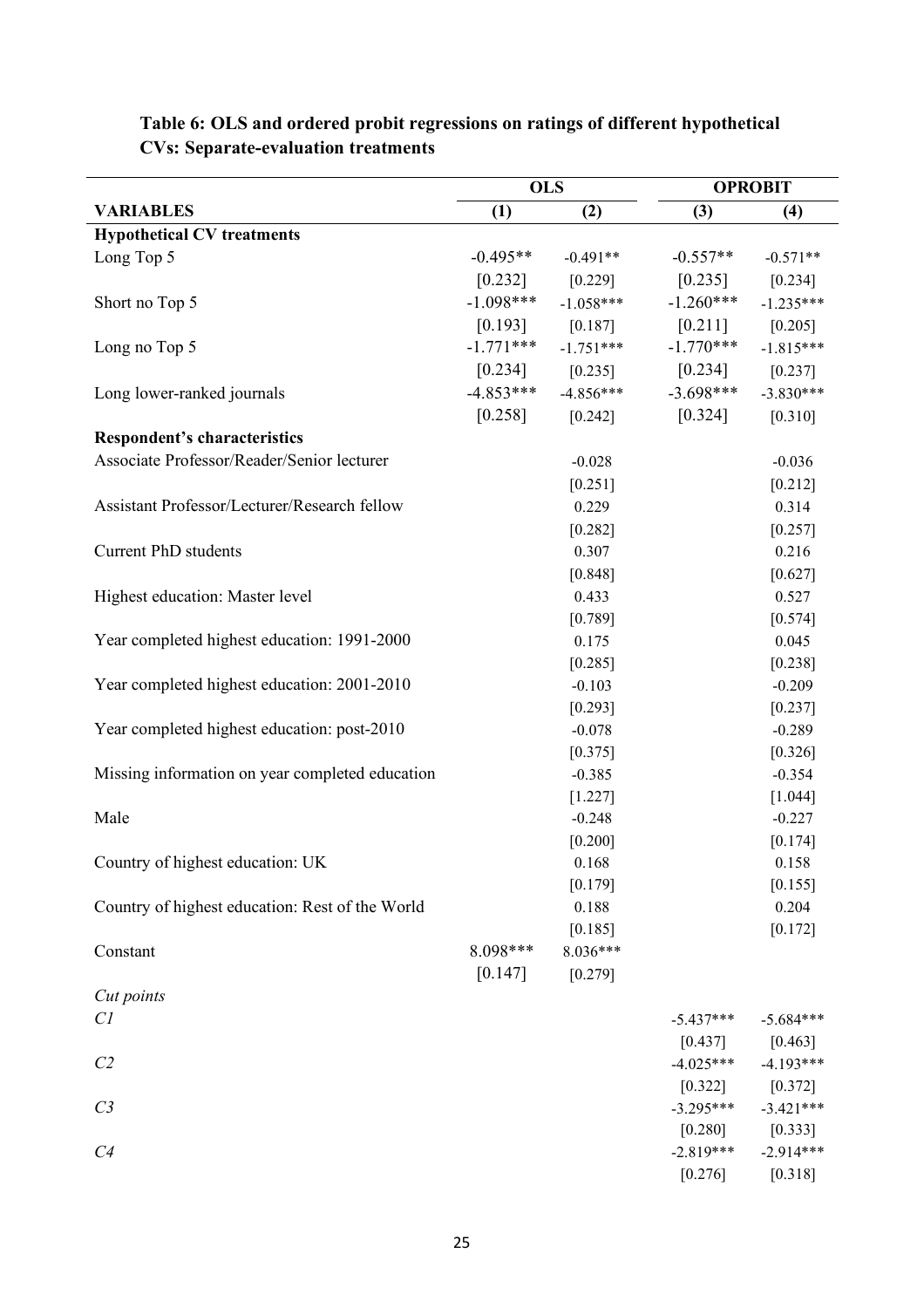| C <sub>5</sub>   |       |       | $-2.440***$ | $-2.526***$ |
|------------------|-------|-------|-------------|-------------|
|                  |       |       | $[0.251]$   | [0.306]     |
| C6               |       |       | $-1.822***$ | $-1.891***$ |
|                  |       |       | [0.214]     | $[0.287]$   |
| C <sub>7</sub>   |       |       | $-0.919***$ | $-0.967***$ |
|                  |       |       | [0.179]     | $[0.267]$   |
| C8               |       |       | $0.456***$  | $0.446*$    |
|                  |       |       | [0.159]     | $[0.255]$   |
| C9               |       |       | $1.668***$  | $1.720***$  |
|                  |       |       | [0.237]     | $[0.300]$   |
| Observations     | 271   | 271   | 271         | 271         |
| R-squared        | 0.649 | 0.670 |             |             |
| Pseudo R-squared |       |       | 0.224       | 0.238       |

Note: \*<10%; \*\*<5%; \*\*\*<1%. Robust standard errors are reported in parentheses.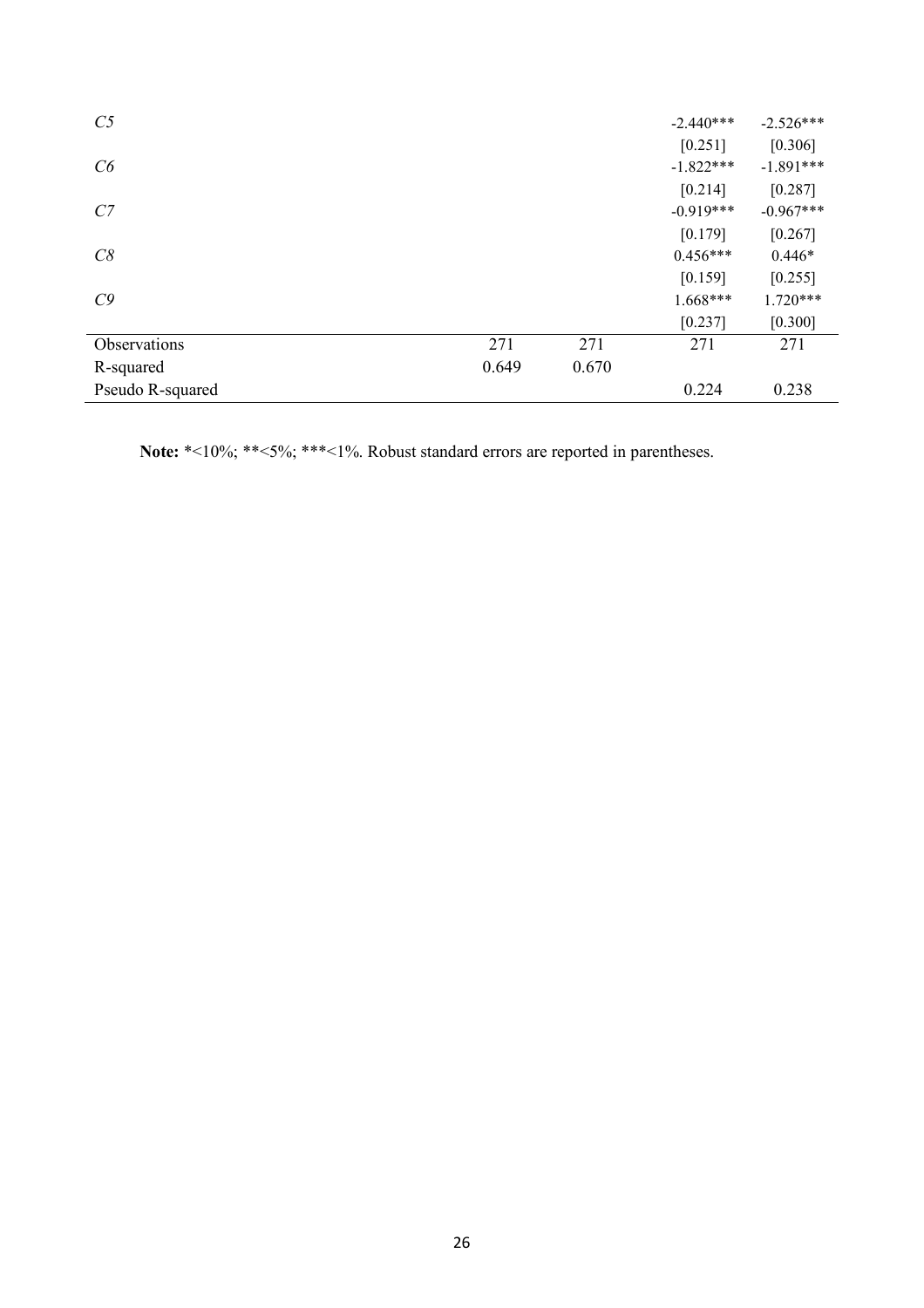|                                   |                |              |                  |                  |                  | Completed   | Completed   | Completed   | Completed   | Completed   |
|-----------------------------------|----------------|--------------|------------------|------------------|------------------|-------------|-------------|-------------|-------------|-------------|
|                                   |                |              | Full             | Assoc.           | Assist.          | education   | education   | education   | education   | education   |
| <b>VARIABLES</b>                  | <b>Females</b> | <b>Males</b> | <b>Professor</b> | <b>Professor</b> | <b>Professor</b> | by $2010$   | after 2010  | in USA      | in UK       | in ROW      |
| <b>Hypothetical CV treatments</b> |                |              |                  |                  |                  |             |             |             |             |             |
| Long Top 5                        | $-1.076**$     | $-0.365$     | $-0.898**$       | $-0.843$         | 0.592            | $-1.075**$  | $-0.238$    | $-0.391$    | $-0.867**$  | 0.232       |
|                                   | [0.484]        | [0.252]      | [0.377]          | [0.582]          | [0.431]          | [0.407]     | [0.276]     | [0.372]     | [0.340]     | [0.483]     |
| Short no Top 5                    | $-1.645***$    | $-0.977***$  | $-1.242***$      | $-1.587***$      | $-0.802**$       | $-1.193***$ | $-1.061***$ | $-0.877***$ | $-1.304***$ | $-0.595$    |
|                                   | [0.563]        | [0.210]      | [0.322]          | [0.452]          | [0.336]          | [0.371]     | [0.222]     | [0.259]     | [0.304]     | [0.602]     |
| Long no Top 5                     | $-2.260***$    | $-1.605***$  | $-2.244***$      | $-2.444***$      | $-1.184***$      | $-2.311***$ | $-1.546***$ | $-2.229***$ | $-1.335***$ | $-1.366**$  |
|                                   | [0.461]        | [0.272]      | [0.412]          | [0.762]          | [0.372]          | [0.468]     | [0.259]     | [0.427]     | [0.369]     | [0.538]     |
| Long lower-ranked journals        | $-4.883***$    | $-4.832***$  | $-5.433***$      | $-6.086***$      | $-4.952***$      | $-5.227***$ | $-4.794***$ | $-5.149***$ | $-4.401***$ | $-4.694***$ |
|                                   | [0.605]        | [0.267]      | [0.334]          | [0.543]          | [0.367]          | [0.371]     | [0.312]     | [0.319]     | [0.467]     | [0.564]     |
| Observations                      | 45             | 226          | 97               | 41               | 88               | 90          | 177         | 115         | 90          | 66          |
| R-squared                         | 0.786          | 0.673        | 0.714            | 0.739            | 0.762            | 0.654       | 0.710       | 0.707       | 0.686       | 0.735       |

**Table 7: OLS regression on ratings of different hypothetical CVs by sub-sample: Separate-evaluation treatments**

Note: \*<10%; \*\*<5%; \*\*\*<1%. Robust standard errors are reported in parentheses.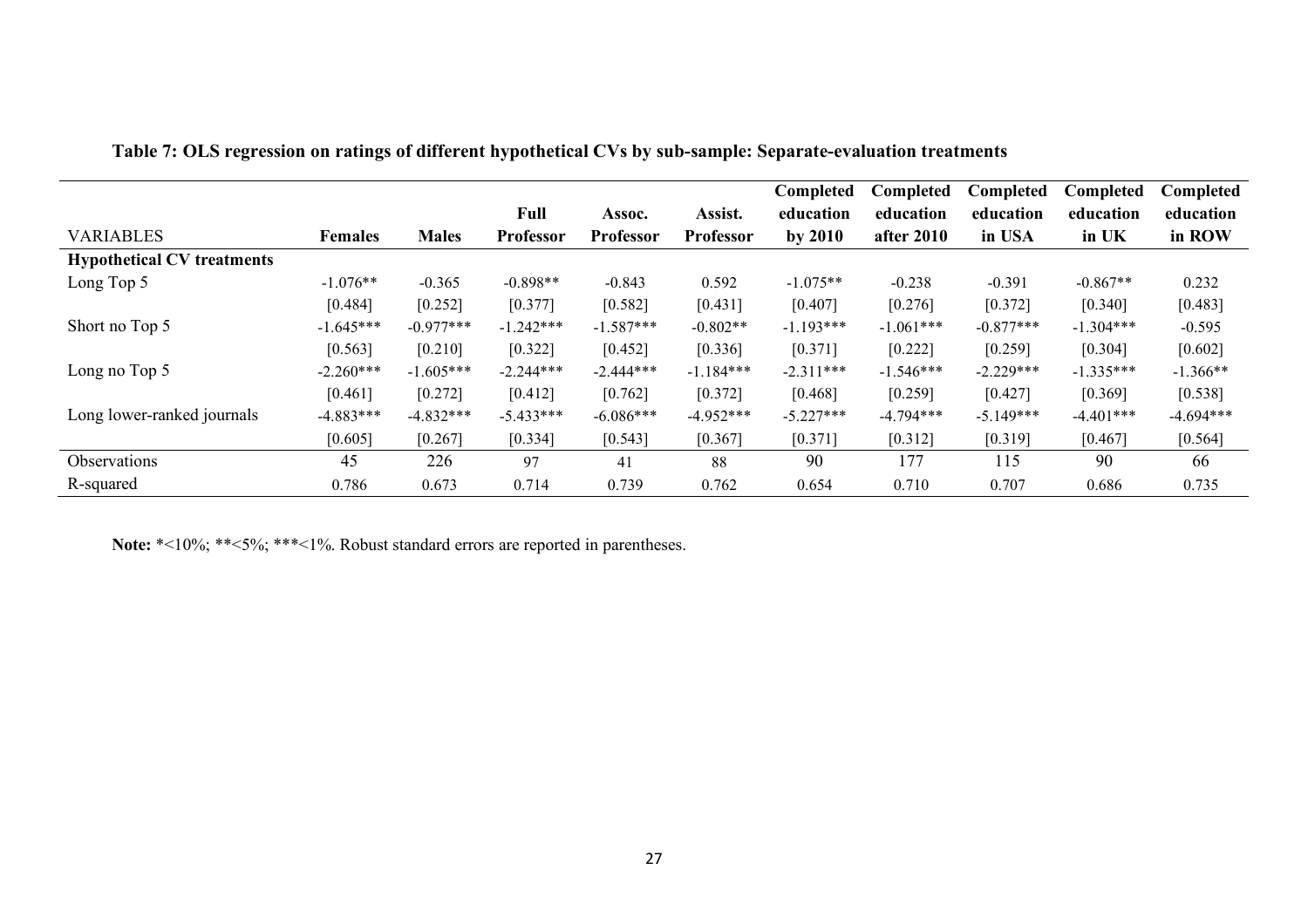

**Figure 2: Ratings of different hypothetical CVs, joint-evaluation treatments**

**Note:** 95% confidence intervals (4 standard error bars, 2 above and 2 below).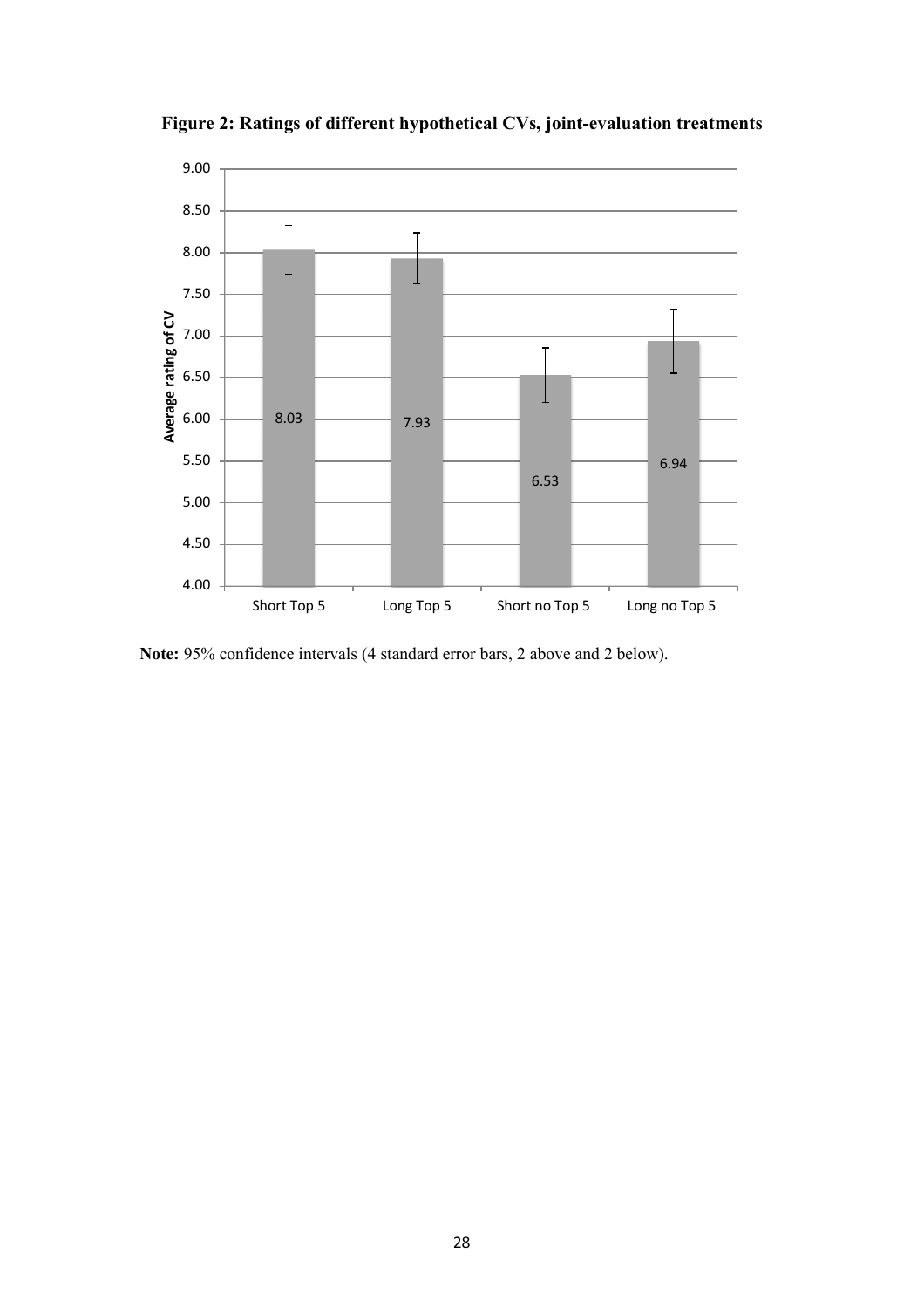|                                                 |          |            | <b>OLS</b> |           | <b>OPROBIT</b> |            |           |           |  |
|-------------------------------------------------|----------|------------|------------|-----------|----------------|------------|-----------|-----------|--|
| <b>VARIABLES</b>                                | (1)      | (2)        | (3)        | (4)       | (5)            | (6)        | (7)       | (8)       |  |
| <b>Base:</b> Short Top 5                        |          |            |            |           |                |            |           |           |  |
| Long Top 5                                      | $-0.103$ | $-0.103$   |            |           | $-0.081$       | $-0.096$   |           |           |  |
|                                                 | [0.148]  | [0.154]    |            |           | [0.131]        | [0.153]    |           |           |  |
| Base: Short no Top 5                            |          |            |            |           |                |            |           |           |  |
| Long no Top 5                                   |          |            | $0.408**$  | $0.408**$ |                |            | $0.352**$ | $0.459**$ |  |
|                                                 |          |            | [0.160]    | [0.169]   |                |            | [0.151]   | [0.200]   |  |
| Associate Professor/Reader/Senior lecturer      |          | $0.872**$  |            | 0.406     |                | $1.012***$ |           | 0.454     |  |
|                                                 |          | [0.347]    |            | [0.425]   |                | [0.360]    |           | [0.443]   |  |
| Assistant Professor/Lecturer/Research fellow    |          | $0.906**$  |            | 0.471     |                | $0.955**$  |           | 0.569     |  |
|                                                 |          | [0.390]    |            | [0.590]   |                | [0.431]    |           | [0.622]   |  |
| <b>Current PhD students</b>                     |          | 1.364*     |            | $-0.328$  |                | 1.233      |           | $-0.350$  |  |
|                                                 |          | [0.699]    |            | [0.484]   |                | [0.785]    |           | [0.573]   |  |
| Year completed highest education: 1991-2000     |          | $-0.203$   |            | 0.259     |                | $-0.306$   |           | 0.349     |  |
|                                                 |          | [0.479]    |            | [0.488]   |                | [0.481]    |           | [0.534]   |  |
| Year completed highest education: 2001-2010     |          | $-0.739$   |            | 0.212     |                | $-0.941*$  |           | 0.300     |  |
|                                                 |          | [0.470]    |            | [0.623]   |                | [0.502]    |           | [0.665]   |  |
| Year completed highest education: post-2010     |          | $-1.414**$ |            | $-0.229$  |                | $-1.555**$ |           | $-0.225$  |  |
|                                                 |          | [0.569]    |            | [0.718]   |                | [0.653]    |           | [0.770]   |  |
| Male                                            |          | $-0.048$   |            | $-0.524$  |                | $-0.283$   |           | $-0.606$  |  |
|                                                 |          | [0.793]    |            | [0.347]   |                | [0.849]    |           | [0.379]   |  |
| Country of highest education: UK                |          | 0.023      |            | $0.675**$ |                | 0.050      |           | $0.756**$ |  |
|                                                 |          | [0.345]    |            | [0.308]   |                | [0.320]    |           | [0.342]   |  |
| Country of highest education: Rest of the World |          | $0.932***$ |            | $0.743**$ |                | $1.155***$ |           | $0.825**$ |  |
|                                                 |          | [0.345]    |            | [0.294]   |                | [0.427]    |           | [0.349]   |  |

# **Table 8: OLS and ordered probit regressions on ratings of different hypothetical CVs: joint-evaluation treatments**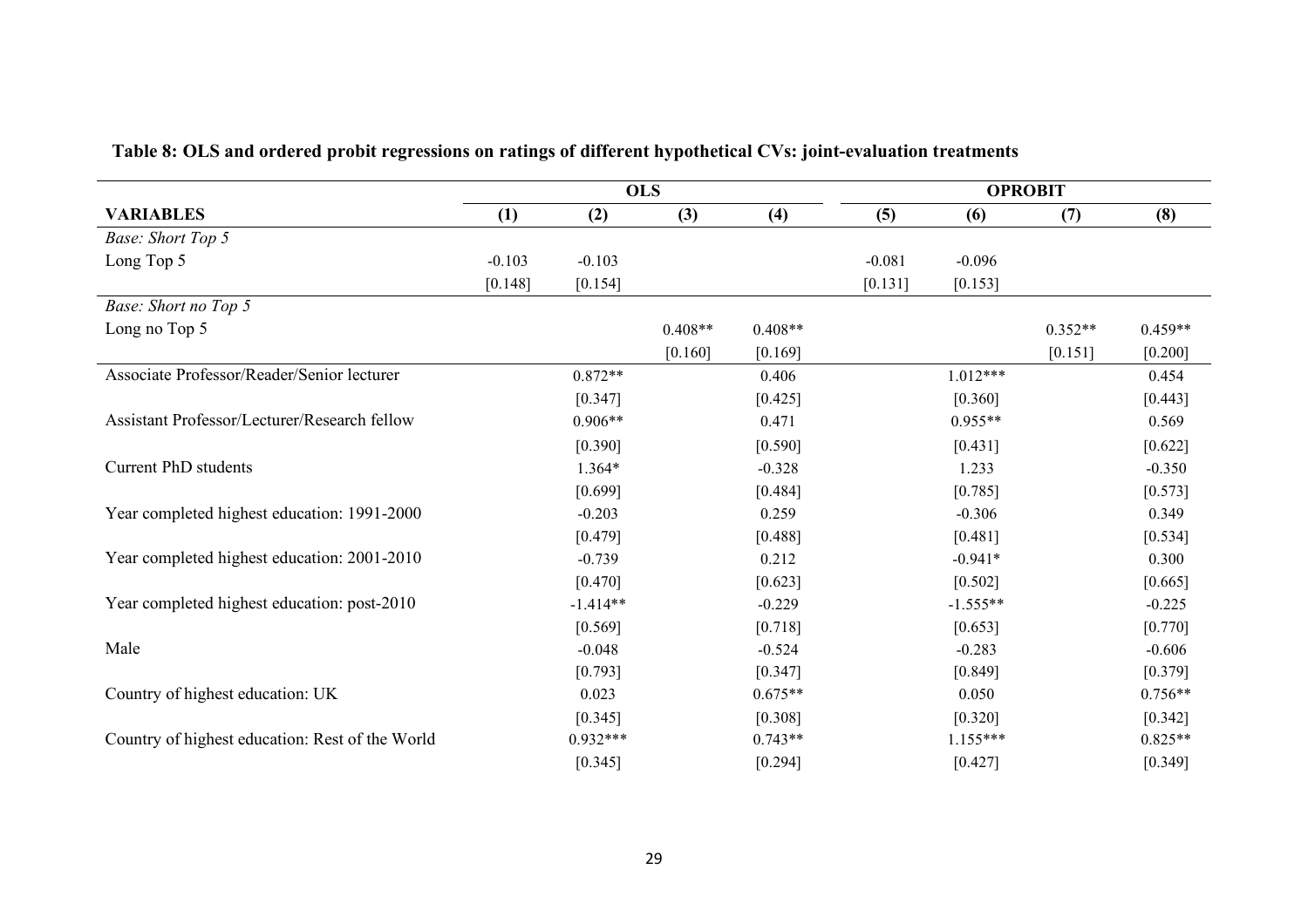| Constant         | $8.034***$ | 8.115*** | $6.531***$ | $6.095***$ |             |            |             |             |
|------------------|------------|----------|------------|------------|-------------|------------|-------------|-------------|
|                  | [0.148]    | [0.903]  | [0.153]    | [0.518]    |             |            |             |             |
| Cut points       |            |          |            |            |             |            |             |             |
| Cl               |            |          |            |            | $-1.757***$ | $-2.356**$ | $-2.147***$ | $-2.121***$ |
|                  |            |          |            |            | [0.238]     | [0.943]    | [0.361]     | [0.685]     |
| C <sub>2</sub>   |            |          |            |            | $-1.525***$ | $-2.118**$ | $-0.824***$ | $-0.509$    |
|                  |            |          |            |            | [0.219]     | [0.988]    | [0.162]     | [0.562]     |
| C <sub>3</sub>   |            |          |            |            | $-0.464***$ | $-0.935$   | $-0.037$    | 0.466       |
|                  |            |          |            |            | [0.162]     | [0.991]    | [0.156]     | [0.580]     |
| C4               |            |          |            |            | $0.267*$    | $-0.057$   | $0.813***$  | $1.561**$   |
|                  |            |          |            |            | [0.158]     | [1.000]    | [0.178]     | [0.622]     |
| C <sub>5</sub>   |            |          |            |            | 1.589***    | 1.593      | 1.841***    | 2.947***    |
|                  |            |          |            |            | [0.249]     | [1.082]    | [0.234]     | [0.667]     |
| C6               |            |          |            |            |             |            | 2.548***    | 4.105***    |
|                  |            |          |            |            |             |            | [0.390]     | [0.711]     |
| Observations     | 116        | 116      | 98         | 98         | 116         | 116        | 98          | 98          |
| R-squared        | 0.002      | 0.229    | 0.031      | 0.389      |             |            |             |             |
| Pseudo R-squared |            |          |            |            | 0.001       | 0.010      | 0.009       | 0.158       |

Note: \*<10%; \*\*<5%; \*\*\*<1%. Robust standard errors are reported in parentheses.